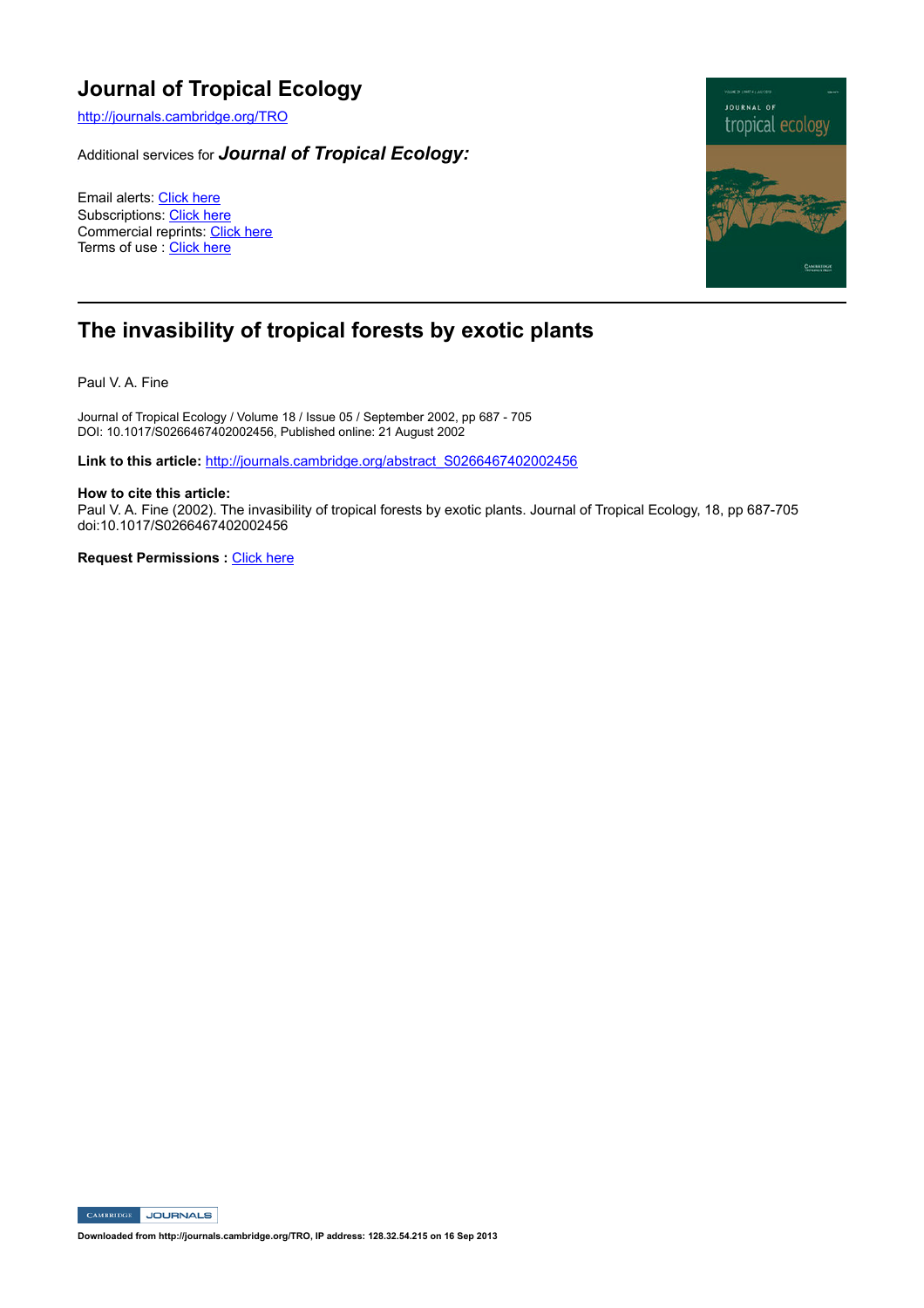# **The invasibility of tropical forests by exotic plants**

PAUL V. A. FINE<sup>1</sup>

*Department of Biology, University of Utah, 257S. 1400 East Rm. 201, Salt Lake City, UT 84112, USA (Accepted 20th September 2001)*

ABSTRACT. Current research efforts to understand the relative invasibility of different plant communities have mostly ignored tropical forests. Only a few studies have treated invasive species in tropical forests, and recent worldwide analyses have not provided clear predictions concerning the relative invasibility of tropical forests. In this review, the extent to which exotic species have invaded tropical forests is summarized and four leading hypotheses to explain the apparently low frequency of invading plants in tropical forests are evaluated. In general, it is found that invasibility positively correlates with human disturbance, and that undisturbed tropical forests harbour few exotic species. To date, there is no evidence to attribute the low invasibility of undisturbed tropical forests to either their high species diversity or their high diversity of functional types. Instead, the low occurrence of exotic species in most tropical forests is most likely due to the fact that the great majority of exotic species that are transported to tropical countries lack specific life history traits, most importantly shade tolerance, necessary for successful invasion of undisturbed tropical forests. Unfortunately, this situation could change in the future with the expected increase in the plantation forestry of high-grade timber combined with common forestry practices that favour the cultivation of exotic species.

KEY WORDS: exotic species, functional diversity, propagule pressure, shade tolerance

## INTRODUCTION

Invasive plants are a major problem worldwide. Every year, exotic species become more prevalent, expanding their ranges into areas designated as nature reserves (Cox 1999). In a survey of 24 reserves worldwide, all were found to have exotic species, and some reserves harboured more exotic plant species than native species (Usher *et al.* 1988). Despite these facts, invasive

<sup>&</sup>lt;sup>1</sup> Email: fine@biology.utah.edu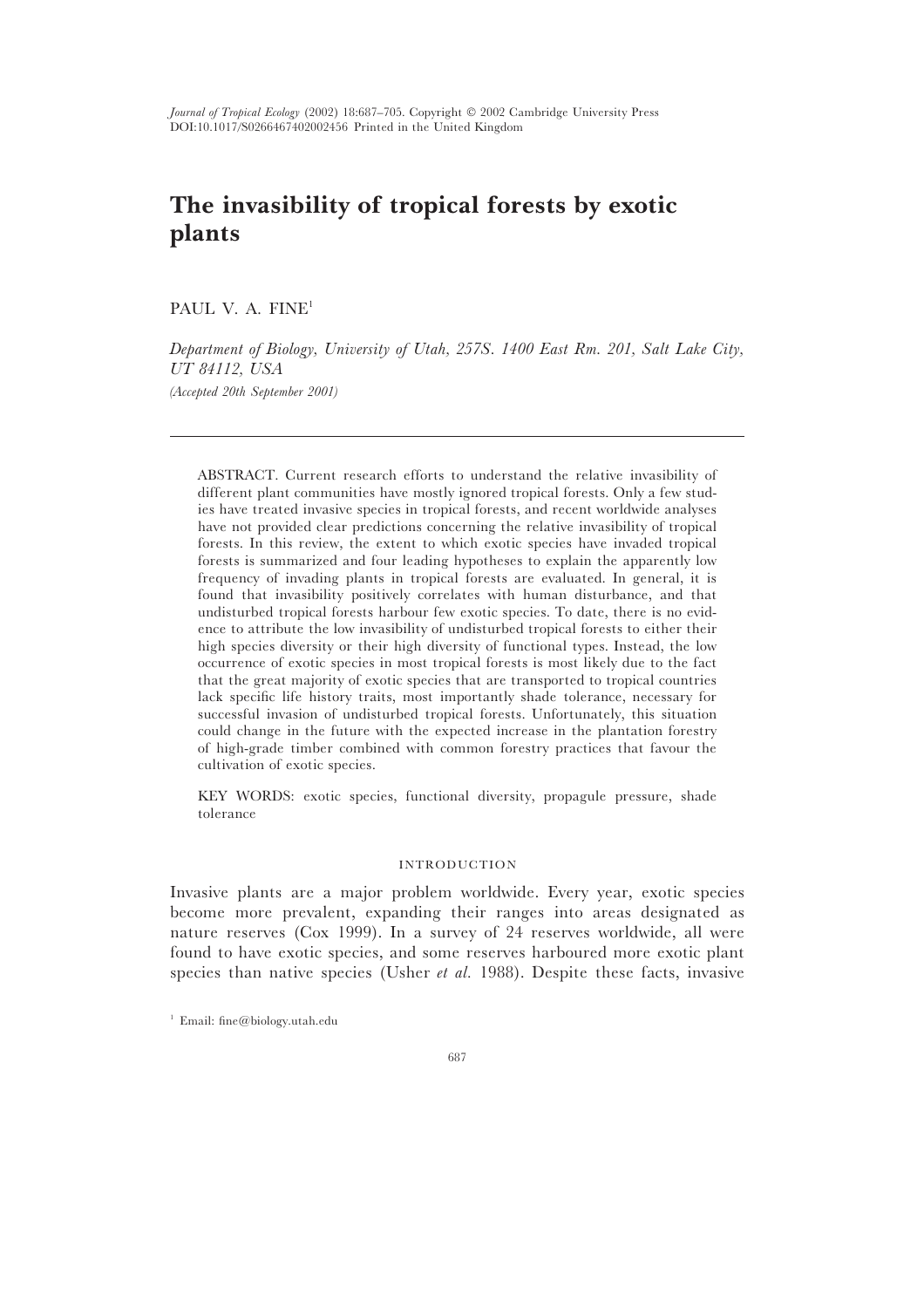species have rarely been implicated as a significant threat to the conservation of tropical forests.

Tropical forests have received attention both for their high biodiversity and the speed at which they are being destroyed. In many ways, the deforestation of tropical forests is a replay of the fate of temperate forests centuries earlier. Many of today's temperate-zone forests are fragmented remnants of their previous distribution, surrounded by a human-disturbed landscape. Even where temperate wildlands have been preserved as natural areas, managers find that native species are continually losing ground to exotic invaders. Will tropical forests also be overwhelmed by exotic species, or do tropical forests possess some resistance against invasive species?

While biological invasions have been the subject of intensive research in the last two decades, this research has generally ignored tropical forests (Drake *et al.* 1989, Groves & Burdon 1986, Williamson 1996). The biology of invasive species is well studied for only one tropical forest location: the Hawaiian Islands. But the combination of Hawaii's extreme isolation and heavy human disturbance makes it difficult to generalize the lessons that biologists have learned from Hawaii to other tropical forests. For mainland tropical forests, the common perception is that because of their high species diversity they are naturally resistant to invasion (Elton 1958, Holdgate 1986). At the same time, recent empirical studies have concluded that high exotic plant diversity correlates with high native plant diversity (Lonsdale 1999, Stohlgren *et al.* 1999). Needless to say, there is little current consensus about the invasibility of tropical forests.

In this paper, I first review the extent to which tropical forests are invasible. Next, I evaluate four competing hypotheses that could explain the patterns of tropical forest invasibility. Finally, I conclude with recommendations to minimize future damage to tropical forests by exotic species.

#### *Are tropical forests invasible?*

Almost all tropical areas contain at least one exotic species (Usher 1991). However, some tropical forests presumably suffer a greater impact due to exotic species than others do. How does one compare different forests in terms of their relative invasibility? Generally the approach has been to compare numbers of exotic species (Lonsdale 1999), or the proportion of exotic species to native species (Usher *et al.* 1988). When comparing different areas, researchers have controlled for area by measuring exotic species/log(area) (Rejmánek 1996). However, it is unclear whether measuring exotic species diversity really is the appropriate metric to compare relative invasibility. Indeed, many of the spectacular examples involving enormous impact by exotics on native systems have involved a single invading species (Vitousek 1990). To evaluate community invasibility, it would be more informative to know what portion of an area is covered by exotic plants (Rejmand 1996), but these data are difficult to find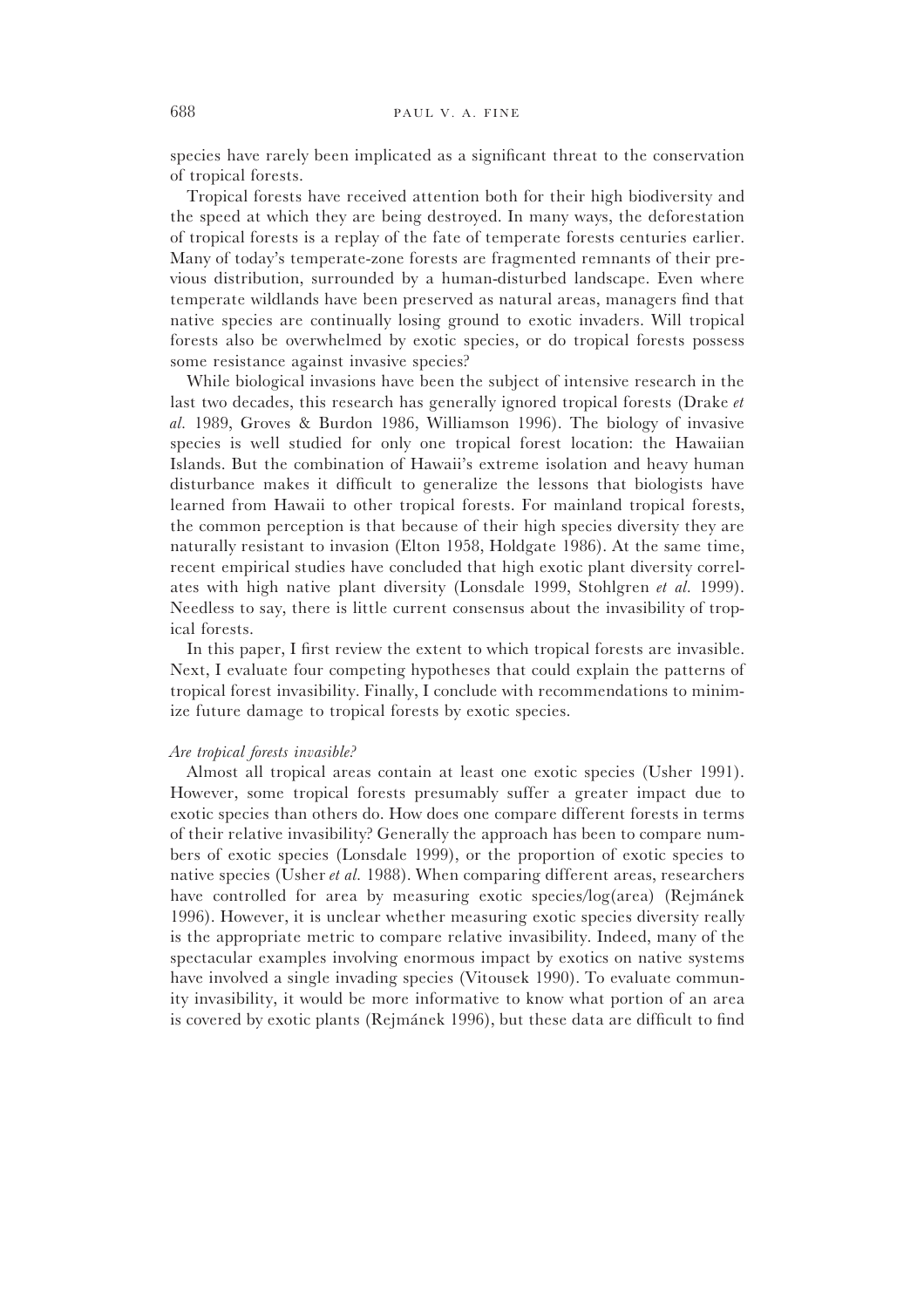outside of small spatial scales. In addition, small-scale surveys of invasive species will be biased toward areas that contain exotic species. Determining how to accurately compare the relative impact of invasive species on different communities is a promising area of future research.

The term 'tropical forests' includes many forest types (cloud forest, dry forest, lowland rain forest, etc.) which may respond to plant invasions in different ways. However, while far from homogeneous, tropical forests do share two characteristics that immediately differentiate them from temperate forests. First, they are highly diverse. Even low-diversity tropical forests contain twice as many species as a diverse temperate forest (Gentry 1988). Second, although there are notable exceptions, there are few reports of them being heavily invaded by exotic species. Since there are so few studies that have even documented invasions in tropical forests of any type, the reader should be cautioned that most studies considered in this review pertain to plant invasions into lowland tropical moist to wet forest types. Future research may allow insight into invasibility differences among tropical forest types.

Since the existing data concerning exotic species are generally derived from plant species check-lists, or other informal surveys of exotic species, I cannot rigorously compare the invasibility of different tropical forests. However, there is sufficient anecdotal evidence to allow one to discern clear patterns in tropical forest invasibility.

Whether on islands or continents, undisturbed tropical forests very rarely harbour exotic species (Rejmánek 1996, Whitmore 1991). A review of exotic plants in the tropics reported 21 woody species invading undisturbed forest on islands, and 21 in mainland forests, and the list of exotic herbaceous plants was even shorter, only 14 species (Rejmanek 1996). For comparison, undisturbed temperate forests worldwide are reported to harbour approximately 100 exotic species (Rejmánek 1996); and, combining disturbed and undisturbed habitats, the continental United States of America contains more than 3000 exotic plant species (Kartesz & Meacham 1999).

While exotic species are rare in undisturbed tropical forests, exotic species readily invade disturbed tropical forests, often dominating and even irreparably changing the ecosystem. Tropical dry forest represents the most endangered forest in the world (Janzen 1988*a*). In Central America, less than 2% of tropical dry forest remains from an area that once covered 550 000 km2 (Janzen 1988*a*). Similar amounts of tropical dry-forest destruction are reported from other parts of the world. Humans convert tropical dry forest to rangeland and agricultural land by introducing fire. Fire, an extremely infrequent ecosystem process in natural tropical dry forest, suppresses regeneration of native tree seedlings, and promotes the continued dominance of grasses, many of them exotic (D'Antonio & Vitousek 1992, Janzen 1988*a*, Parsons 1972). Invasive grasses produce highly flammable litter that encourages annual wildfires (D'Antonio & Vitousek 1992). Hence, exotic species can precipitate a secondary wave of habitat destruction by changing the ecosystem in such a way that facilitates their own dominance over native species.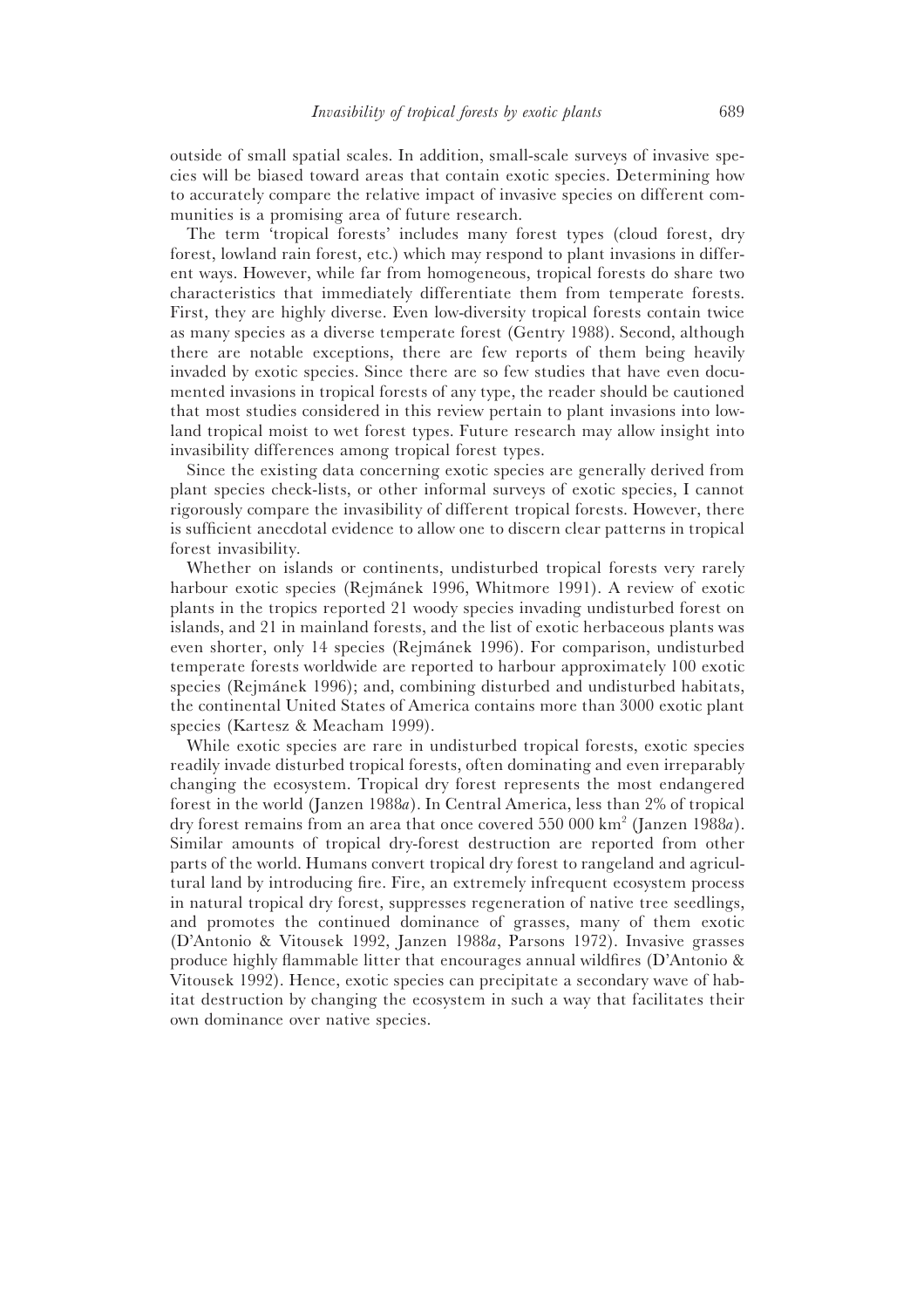In highly disturbed forests of the wet tropics, exotic species predominate. For example, the lowland areas of Hawaii have been completely overrun by exotic species, even within national parks (Vitousek 1990). Other disturbed tropical islands report a high incidence of exotic species, including Mauritius, Java, Guam, Tahiti, and Jamaica (Cronk & Fuller 1995, Meyer & Florence 1996, Rejmánek 1996). Highly disturbed tropical forests on the mainland or on very large islands also contain exotics. In Costa Rica, an exotic tree *Syzygium jambos* L. (Myrtaceae) is the most dominant tree species in a remnant patch of forest (Di Ste´fano *et al.* 1998). The pioneer tree *Cecropia peltata* L. (Cecropiaceae) invades large clearings and heavily disturbed areas in Malaysia (Putz & Holbrook 1988). The shrub *Piper aduncum* L. (Piperaceae) forms monospecific stands in disturbed forest in Papua New Guinea (Rogers & Hartemink 2000). Exotic vines impact small reserves in Singapore (Turner *et al.* 1996, Whitmore 1991) and completely cover fragmented forest remnants in tropical Australia (Humphries *et al.* 1991), and exotic weeds invade coastal tropical Australia (Batianoff & Franks 1998). Highly disturbed areas in the Guyanas suffer a large impact from exotic weeds (Thomson 1988), as well as in the Ivory Coast (de Rouw 1991), and India (Saxena 1991). In addition, exotic species may subvert natural regeneration of tropical wet forests (de Rouw 1991, Saxena & Ramakrishnan 1984). Thus, all tropical areas are not necessarily resistant to exotic species. Whether fragmented or otherwise disturbed by humans, tropical forests worldwide suffer an impact from invasive species.

### *Why do undisturbed tropical forests appear to harbour few exotic species?*

There are four leading hypotheses to explain why undisturbed tropical forests suffer low proportions of invading species:

- (1) Propagule pressure differences cause tropical forests to appear relatively unsusceptible to plant invasions.
- (2) Undisturbed forests in general are less prone to invasions, and tropical forests are no exception.
- (3) Tropical forests are highly diverse, and highly diverse communities resist invasions.
- (4) Tropical forests contain a high functional diversity, and high functional diversity resists invasions.

These four hypotheses are not mutually exclusive. In fact, different invasions may be explained by different combinations of these hypotheses. I will review these four hypotheses, and how they relate to the invasibility of tropical forests. In the conclusion, I will evaluate their relative importance in explaining tropical invasions.

#### PROPAGULE PRESSURE

Propagule pressure is the term used to describe the quantity of animals or plants (or seeds) that arrive in a target community. In general, the more propagules that arrive, the greater chance the species has of invading the community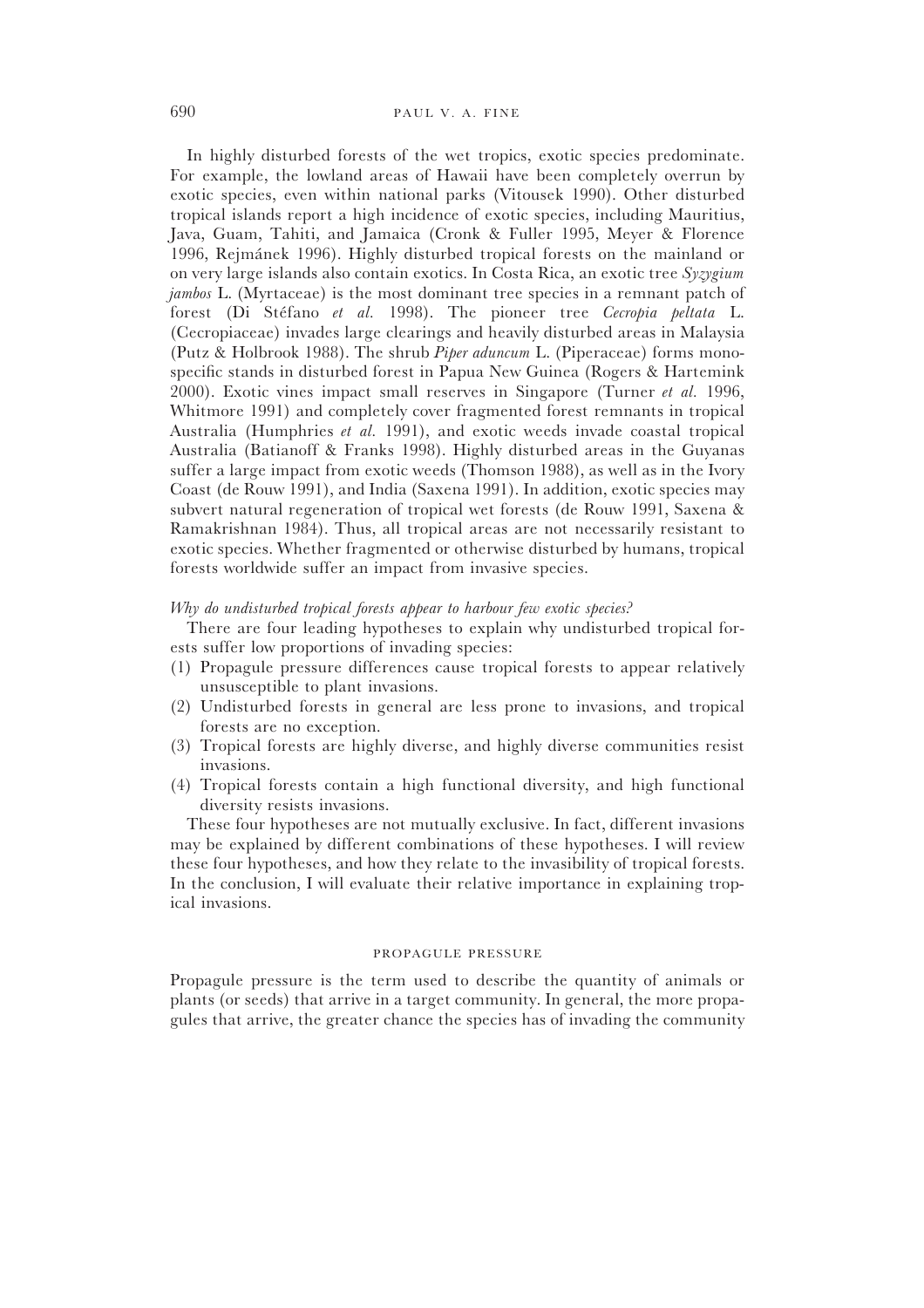(Newsome & Noble 1986, Simberloff 1989). Models have shown that even when an introduced species is an inferior competitor, it can invade if enough propagules are introduced, even into a community that experiences low levels of disturbance (Rejma´nek 1989). Some of the more notorious invaders have required several introductions before they established. For example, the European starling *Sturnus vulgaris* was introduced several times to North America before the invasion succeeded (Williamson 1996). The successful invasion was a result of the introduction of 60–100 starlings, a greater number of propagules than previous introductions, suggesting that there was a critical number of starlings necessary to initiate the invasion. The relationship between number of birds introduced and the success of invasions has also been studied in New Zealand and Australia. In both cases, there was a positive linear relationship between invasion success and number of birds released (Fox & Fox 1986, Green 1997). For insects a similar pattern was detected for biological control introductions into Canada (Williamson 1989).

A similar study of invasive plants in Florida analysed a catalogue of seeds offered to the public between 1881–1937. For exotic species that were sold for only one year, there was a 1.9% chance of successful invasion. For plants sold for three decades, there was a 68.8% chance of success (Pemberton, in Ensenrink 1999).

Many exotic plants do not become invasive immediately after they are first introduced. For example, *Schinus terebinthifolia* Raddi (Anacardiaceae), a small ornamental tree, was introduced to Florida in the late 1800s, but did not become invasive for at least 60 y (Ewel 1986). Delayed invasions have been hypothesized to be due to genetic changes in the exotic species that increase their invasive potential (Blossey & Nötzold 1995). However, there is little evidence that most time-lag invaders have adapted to become more invasive (Crooks & Soule´ 1999). A simpler explanation is that an exotic species improves its chances of becoming invasive at larger population sizes (Ewel 1986). Larger populations disperse greater numbers of propagules, one of the only factors to consistently be predictive of invasion success.

Life history traits of a plant also relate to its potential for high propagule pressure. For example, in undisturbed forests, trees in general have a very low probability of surviving from a seed to a reproductive adult, estimated from 1 in 10 000 to 1 in 1 000 000 (Rejmánek 1989). Most successful invasive trees are commonly planted ornamentals or escapees from forestry plantations, suggesting that only when trees are introduced in large numbers can they invade neighbouring forests. Mode of dispersal also influences the propagule pressure of an exotic plant. Plants that have generalized modes of dispersal are more likely to contribute high numbers of propagules to a community. For example, in Australia, rain-forest pigeons are generalist frugivores, and have contributed to the range expansion of exotic species that have bird-dispersed fruit such as *Cinnamomum camphora* (L.) J. Presl (Lauraceae) and *Lantana camara* L. (Verbenaceae) (Date *et al.* 1996).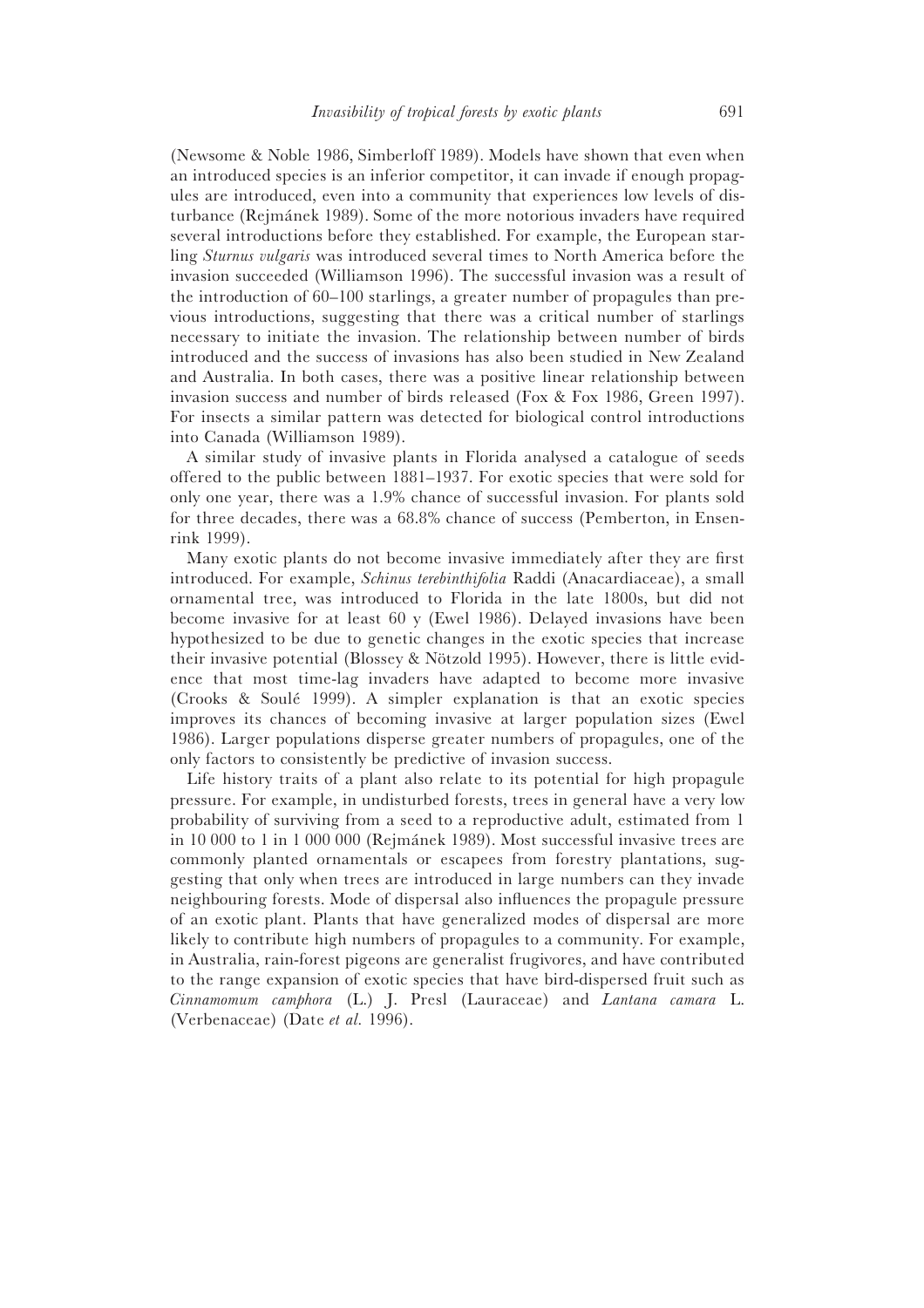Higher trophic levels may also mediate the effect of propagule pressure. The Janzen–Connell hypothesis predicts that herbivores and seed predators maintain diversity by reducing the numbers of surviving seeds (and seedlings) of more common species (Connell 1971, Janzen 1970). Exotic species, therefore, may gain an advantage when introduced into a new habitat if they escape their specialized predators. An experiment examining the escape from natural enemies hypothesis compared *Clidemia hirta* (L.) D. Don (Melastomataceae) in its native range in Costa Rica to an invasive population in Hawaii. Experimentally manipulating herbivory, DeWalt *et al.* (2001) found a significantly higher rate of mortality due to insects and pathogens in the native range, linking the invasion success of *C. hirta* in Hawaii to increased survivorship of enemy-free seedlings.

In one extraordinary example where two ecological analogues were introduced into the other's habitat, *Acacia longifolia* (Andr.) Willd. (Fabaceae), a native of mediterranean Australia was introduced to the mediterranean fynbos of South Africa, and *Chrysanthemoides monilifera* (DC.) Norl. (Asteraceae), a native of the fynbos, was introduced to mediterranean Australia. *Chrysanthemoides monilifera* increased its viable seeds in the soil from 50 m-2 in its native fynbos habitat to 2000 m-2 in Australia, and *A. longifolia* increased its viable seeds in the soil from  $10 \text{ m}^2$  in its native Australian habitat to  $7400 \text{ m}^2$  (Noble 1989). In this case, the mechanism for successful invasion appears to be each species' release from specialized seed predators, which increased by more than two orders of magnitude the numbers of propagules m-2.

Recent studies of heavily invaded riparian systems have indicated that propagule pressure is also a main factor in determining the number of exotic species found in a local area (Levine 2000, Planty-Tabacchi *et al.* 1996). Levine (2000) experimentally manipulated diversity and propagule pressure in natural tussock communities along a California river, and found that the number of exotic seeds added to a tussock predicted exotic species establishment better than how many species were already present in a tussock. A recent worldwide analysis of invasions (Lonsdale 1999) concluded that propagule pressure was potentially able to explain 56% of the variance among invaded sites. In addition, Lonsdale (1999) suggested that lack of substantial propagule pressure might explain the low incidence of tropical invasions, although he did not adequately survey tropical forests in his study.

## *What evidence suggests that tropical forests have received low 'propagule pressure'?*

Rejma´nek (1996) reviewed continental and insular invasions worldwide. He compared the proportion of exotic species in 115 tropical and temperate sites and found no differences between temperate and tropical islands in terms of their invasibility, while continental tropical areas were significantly less invaded (Rejmánek 1996). He wondered why, if propagule pressure was responsible for the temperate/tropical invasion pattern, tropical islands were as invaded as temperate islands. Moreover, there is no evidence that people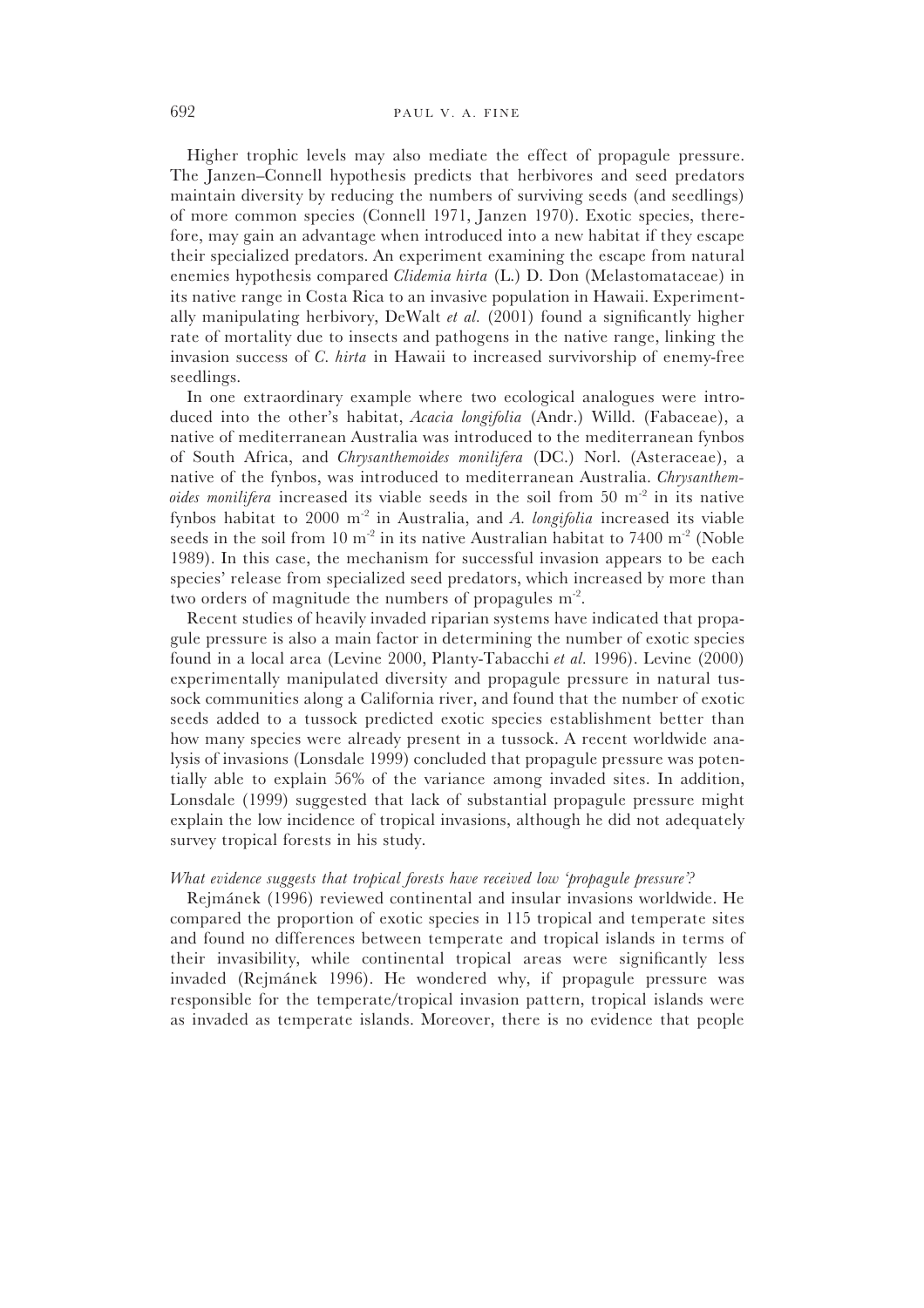have brought fewer numbers of propagules to the continental tropics than they have to islands (Rejmánek 1996). In addition, disturbed areas of the tropics are often very highly invaded (see above), suggesting that propagule pressure, if strictly defined as the numbers of exotic propagules brought to a target community, is unlikely to explain why tropical forests are seemingly resistant to invasion. Thus, while the effect of propagule pressure is important, it does not appear sufficient on its own to explain why undisturbed tropical forests harbour few exotics.

Beyond the actual quantity of propagules, the traits of the individual species brought to a target community should determine invasion success. For example, invading species must be pre-adapted to the local conditions of the target community to survive, and invading species that have no functional analogue in the target community may be more successful. These factors will be addressed in the following sections.

## UNDISTURBED FORESTS HAVE FEWER EXOTICS

Tropical forests may appear to be less invaded than temperate forests because undisturbed forests generally contain few exotics, and a much greater proportion of tropical forests remain undisturbed by humans, or have been disturbed only within the last few decades. Approximately  $6 \times 10^8$  ha of tropical forests are still undisturbed out of the original  $1.5 \times 10^9$  ha (40%), and most of the deforestation has occurred within the last 30 y (Braatz 1999, Lean & Hinrichsen 1992). In contrast, less than 5% of the forests in the United States and less than 2% of European forests are primary forest, and most temperate forests have been heavily disturbed for 100–1000 y (Lean & Hinrichsen 1992, McNeeley 1995). In addition, temperate forests are more fragmented than tropical forests, and fragmented forests are more likely to be susceptible to exotic species invasions (Janzen 1983). Therefore, if undisturbed forests are generally less invaded, and exotic species are associated with human disturbance, temperate forests should be more impacted by exotic species than tropical forests.

#### *Are undisturbed forests, in general, less invasible?*

As previously mentioned, there are many examples of exotic species found in disturbed tropical forests, and a dearth of such examples from undisturbed tropical forests. In general, disturbed areas are more likely to contain exotic species than undisturbed areas (Rejmánek 1989). Lonsdale (1999) compared sites within reserves with sites outside of reserves, and found that reserves harboured less than half as many exotic species. Moreover, many studies have found that disturbance of forests, either by humans or other animals results in higher numbers of exotic species (see review by D'Antonio *et al.* 1999). In the Olympic Peninsula of Washington, USA, per cent cover of exotics was lowest in mature forest (DeFerrari & Naiman 1994). Disturbance by feral pigs in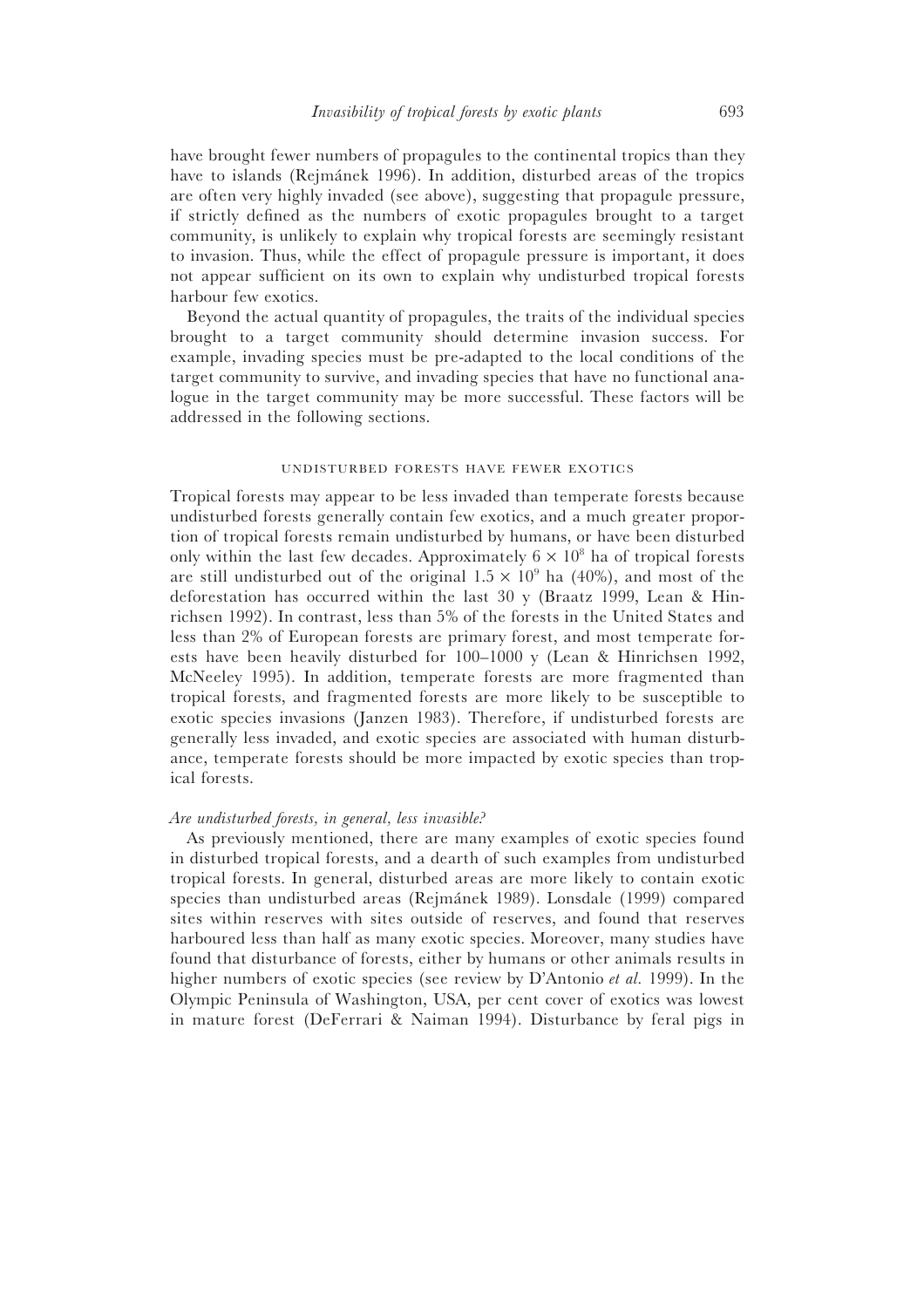Hawaii, and water buffalo in Australia promotes exotic species (Cowie & Werner 1993, Cox 1999). In addition, forests, even when disturbed, may contain fewer exotic species than grasslands, riparian systems, and other open areas (Ehrenfeld 1997, Planty-Tabacchi *et al.* 1996). Thus, forests appear to be less invasible than many other communities, and undisturbed forests are less invaded than disturbed forests.

## *Why does disturbance appear to promote invasions?*

One persistent idea in ecological theory is that disturbance promotes invasions by disrupting species interactions and thus diminishing the force of competition (Hobbs 1989). This hypothesis rests on the premise that strong species interactions resist invasion, a premise that will be treated in more detail in a later section. Disturbance may also encourage invasion by causing increases in the availability of a previously unused resource, thereby increasing the invader's chances of success (Davis *et al.* 2000).

An alternative hypothesis for why disturbance is associated with invasive species is that exotic species are introduced by humans, and humans are associated with high disturbance (Simberloff 1989). Most exotic plants that are intentionally introduced into new areas are for agricultural or ornamental uses (Binggeli 1996, di Castri 1989). Most unintentional exotics that are introduced worldwide are agricultural pests (Heywood 1989). All of these plants thrive in full sun, as humans invariably clear land to grow their food and build their homes. Consequently, most exotic species are not shade tolerant (Baker 1974, Mack 1996). To my knowledge, most studies that have found positive relationships between disturbance and number of exotic species have only considered exotic species that are pre-adapted for early successional environments (high-light conditions) (Gentle & Duggin 1997, Hobbs 1989, McIntyre & Lavorel 1994). Exotic species that are not tolerant of high-light conditions, therefore, may not respond favourably to disturbance.

When shade-tolerant plants are introduced to an area, they can invade forests without human disturbance. In Eastern North America, the Norway maple *Acer platanoides* L. (Sapindaceae) has invaded a 100-y-old forest in New Jersey (Webb & Kaunzinger 1993). *Acer platanoides* adults in 1996 accounted for 17% of the basal area of the forest; moreover, this species was by far the most common seedling and sapling beneath the canopy, indicating that it may dominate the future composition of the forest (Wyckoff & Webb 1996). In tropical Africa, the exotic *Maesopsis eminii* Engl. (Rhamnaceae) has escaped forestry plantations and is present in undisturbed pre-montane forest (Binggeli & Hamilton 1993, Viisteensaari *et al.* 2000). *Miconia calvescens* DC. (Melastomataceae) in Tahiti is rapidly replacing native forest vegetation in undisturbed forests (Meyer & Florence 1996). In Hawaii and Malaysia, *Clidemia hirta* (L.) D. Don (Melastomataceae) invades the understorey of undisturbed forest (Ickes & Williamson 2000, Wester & Wood 1977). In the Atlantic coastal rain forest of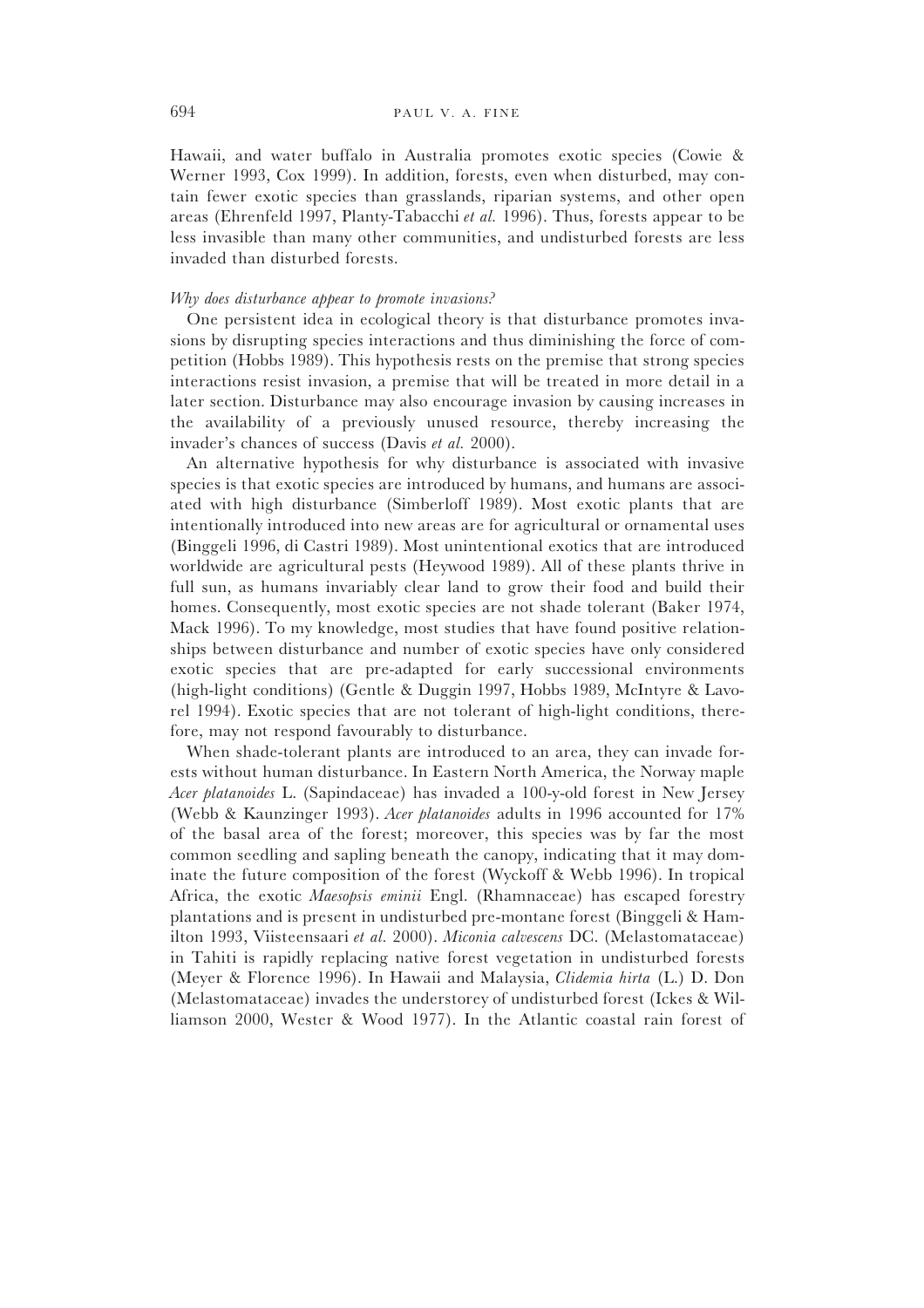Brazil, *Musa ornata* (Musaceae) forms dense carpets in the understorey (J. Denslow, *pers. comm.*). Invasions by exotic plants, therefore, do occur without human disturbance.

If exotic plants respond positively to disturbance primarily because disturbance increases light levels, one would predict that disturbed areas with low light levels would have fewer exotic species than undisturbed areas with higher light levels. In fact, this is exactly the case in the Oregon Cascades. Here, the understorey of old-growth forests supports more exotic species than unthinned even-aged stands of regenerating secondary forest (Bailey *et al.* 1998). The unthinned even-aged stands allowed less light to reach the forest floor, suggesting that low light levels reduce opportunities for exotic species. In Hawaii, feral-pig disturbance causes more light to reach the understorey, which in turn promotes exotic species (Cox 1999). For several studies detailing successional series, the proportion of exotic species exponentially declined as the area grew into a closed forest (Rejmanek 1989). While this phenomenon may be due to higher propagule pressure at early successional stages, the same pattern was observed in a flooded system which received higher exotic propagules during late succession (Rejmánek 1989). Again, these data strongly suggest that light availability limits exotic species, and is presumably due to the high proportion of shade-intolerant species in the exotic species pool.

Tropical forests thus may be, in part, naturally resistant to invasion. Tropical understoreys receive significantly less light (1–2% of full sunlight) than temperate forests (3–4% full sunlight) (Canham *et al.* 1990). Therefore, since exotic species invading both temperate and tropical forests are rarely shade tolerant, a smaller percentage might successfully invade an undisturbed tropical forest because of the lower light availability. This fact could partly explain why the list of exotic species found in undisturbed temperate forests is more than twice as long as the list for undisturbed tropical forests (Rejma´nek 1996).

Other life-history traits besides shade tolerance interact with habitat disturbance. For example, most tropical forests are dominated by vertebratedispersed plants, while the great majority of exotic herbaceous species are not vertebrate dispersed (Rejmánek 1996). Therefore, if vertebrate dispersal is favoured in undisturbed tropical forests, exotic herbaceous plants will have a reduced chance of successfully invading. Disturbed forests often contain fewer animal dispersers which results in the recruitment limitation of native vertebrate-dispersed species (Janzen 1988*b*), which could increase the odds for successful invasion by exotic species.

In addition, habitats that require tolerance to an abiotic stress such as xeric environments and mangroves are also rarely invaded (Loope *et al.* 1988, Lugo 1998, Rejma´nek 1989) – even if disturbed. Human disturbance, therefore, is only a prerequisite for invasion when it creates a habitat for which the pool of potential exotics is pre-adapted. Humans do not often introduce plants that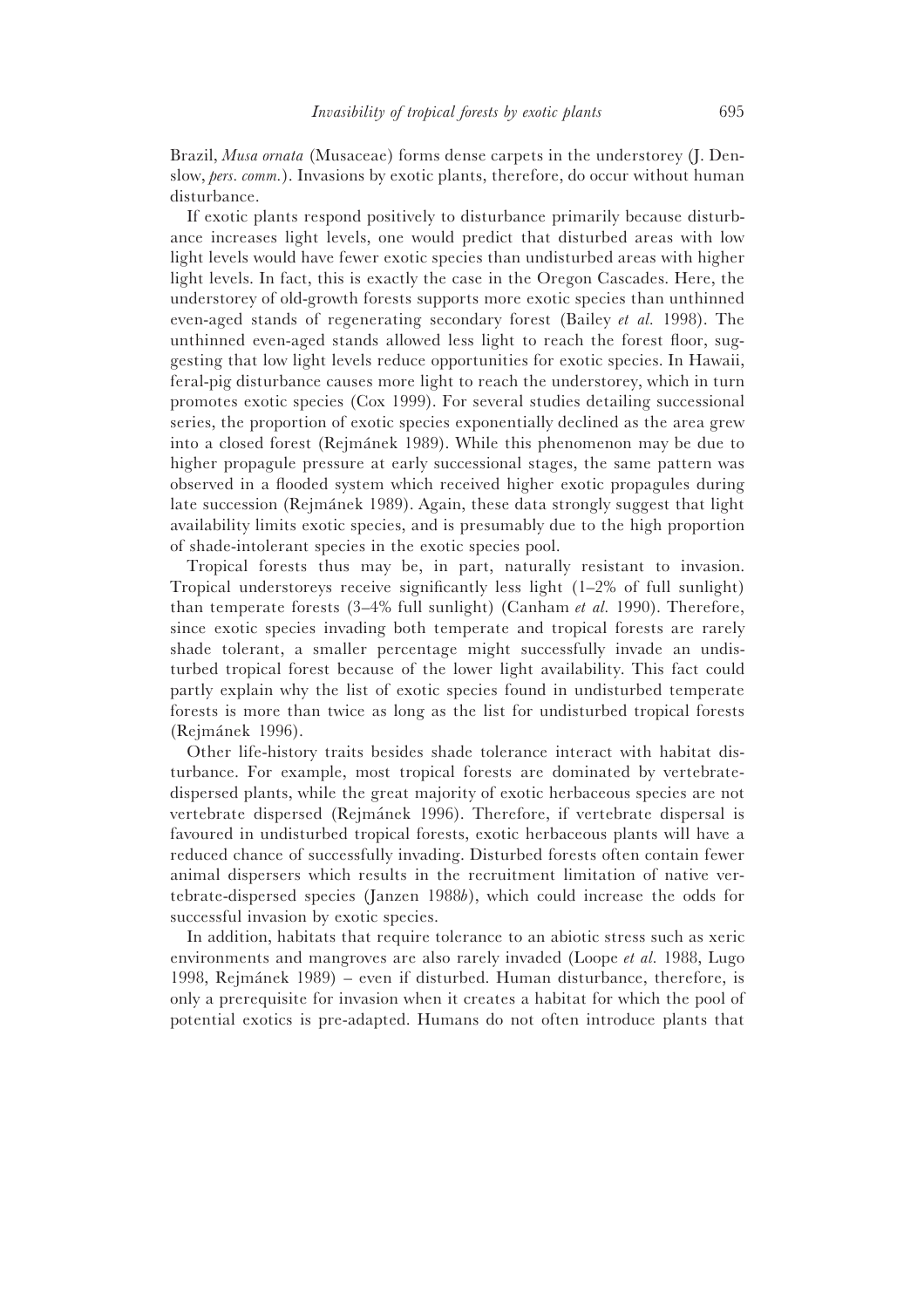are able to tolerate shade, salinity, and severe drought, and presumably this accounts for part of the explanation for why forests and 'stressful' habitats are rarely invaded.

### DIVERSITY AND INVASIBILITY

There is a long-standing belief in ecological theory that a diverse community can better resist invasive species (Elton 1958). Tropical forests represent some of the most diverse communities on earth (Gentry 1988), and their relative freedom from invasions could stem from their high species diversity. However, recent empirical studies have increasingly challenged the hypothesis that community diversity resists invasions, with some studies finding that high species diversity actually is correlated with increasing numbers of exotic species (Levine & D'Antonio 1999, Lonsdale 1999, Stohlgren *et al.* 1999).

### *Does diversity prevent invasibility?*

Elton (1958) noted that islands were more prone to invasion than mainland areas, and attributed this phenomenon to the lower numbers of species found in island communities. More species-rich communities are thought to utilize resources more completely, making it more difficult for an invading species to establish and successfully compete (MacArthur 1972). Islands, on the other hand, have fewer species on average than mainland, and should have more open niches, and therefore be less resistant to invading species (Elton 1958).

Theoretical models have confirmed Elton's ideas, and have concluded that increasing diversity decreases invasibility (Case 1990, Shigesada & Kawamoto 1997). In addition, experiments involving artificially constructed communities have also generally supported the idea that higher diversity decreases invasibility (McGrady-Steed *et al.* 1997, Stachowicz *et al.* 1999, Tilman *et al.* 1996).

However, the mechanism by which more diverse communities are able to resist invasive species in these experiments remains unclear. The increased resistance of more diverse communities may be due to the actions of key species, not the whole assemblage, and the lower invasibility of diverse communities could be attributed to the greater chance that key species were included (Huston 1997). Subsequent experiments have confirmed that functional group diversity (see below) was more highly correlated with lower invasibility than species diversity, although in some studies the effect of species diversity was still significant (Dukes 2001, Lavorel *et al.* 1999, Symstad 2000, Tilman *et al.* 1997).

Recent correlational analyses at large scales have not supported the hypothesis that species diversity confers resistance to invasion. Instead, many studies have observed a positive correlation between high native diversity and high introduced-species diversity (Lonsdale 1999, Stohlgren *et al.* 1999). Lonsdale (1999) reviewed 184 sites worldwide and found a significant correlation between native diversity and exotic diversity, although he did not control for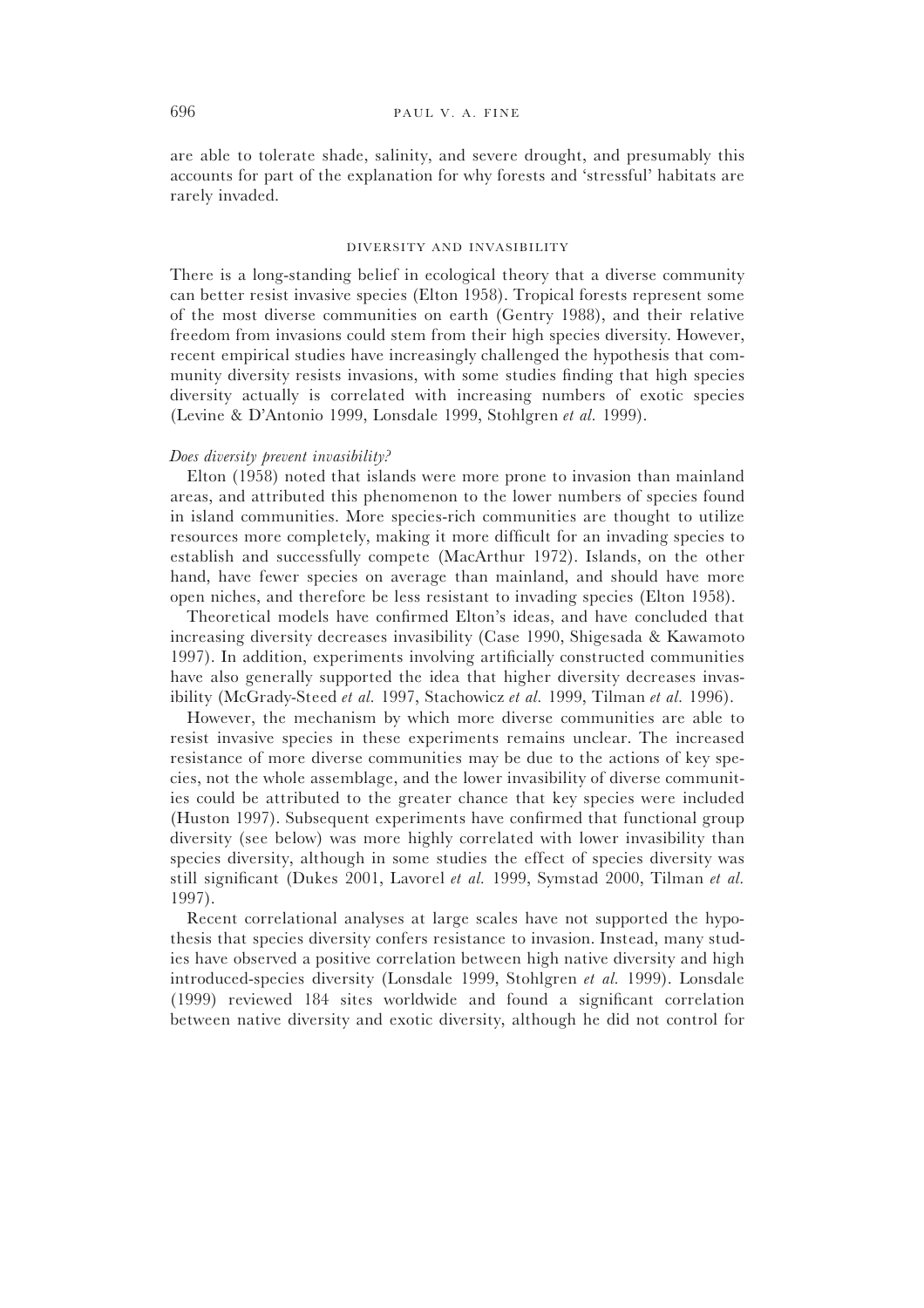latitude. Stohlgren *et al.* (1999) found that, at the community scale, exotic species in grasslands were at their highest diversity where native species were most diverse, indicating that both sets of species were responding in the same way to environmental variation.

While many recent studies have linked high exotic richness with high native diversity, there is little evidence for a causal relationship between the two at large scales. In most cases, the result seems to stem from the fact that high diversity covaries with factors such as moisture and habitat heterogeneity, and these factors correlate with high exotic diversity (Levine & D'Antonio 1999, Lonsdale 1999). While diversity may resist invasions at the neighbourhood scale, this effect is swamped by environmental factors that covary with diversity as well as by high propagule pressure (Levine 2000).

### *Does high diversity of tropical forests confer resistance to invasions?*

Rejma´nek (1996) reviewed temperate and tropical sites and concluded that the data did not support the hypothesis that the high diversity of tropical sites was responsible for their low invasibility. First, African sites were less invaded than neotropical sites, even though the neotropics are more diverse. Second, islands with high numbers of species had higher numbers of alien species/ log(area) than species-poor islands (Rejmánek 1996). While this analysis is problematic because the sites were not controlled for the effects of human disturbance, additional anecdotal evidence also supports the idea that the high diversity of tropical forests is unrelated to its invasion potential.

If high tree-species diversity resists invasions, one would expect monodominant forests to be more invasible. However, no difference in number of exotic species was found between species-rich and monodominant forests in Uganda (Rejma´nek *et al.*, unpubl. data). An historical perspective also does not support the idea that diversity resists invasions. For example, the high species diversity of the South American mammal assemblage did not prevent its mass extinction when North America and South America became contiguous, and North American mammals invaded South America (Fryer 1991). In addition, some species of tree have pantropical ranges whose distributions are thought to be due to relatively recent dispersal events across oceans, indicating the potential for natural invasions in tropical forests during the last few million years (Rejma´nek 1996).

## FUNCTIONAL DIVERSITY AND INVASIBILITY

Functional diversity refers to the number of different functional groups present in a community. A plant functional group is a guild of morphologically similar species that have similar resource requirements and respond to environmental perturbations in similar ways (Chapin *et al.* 1996). The argument why functional diversity should decrease community invasibility is virtually identical to the argument provided for the effect of species diversity: that functionally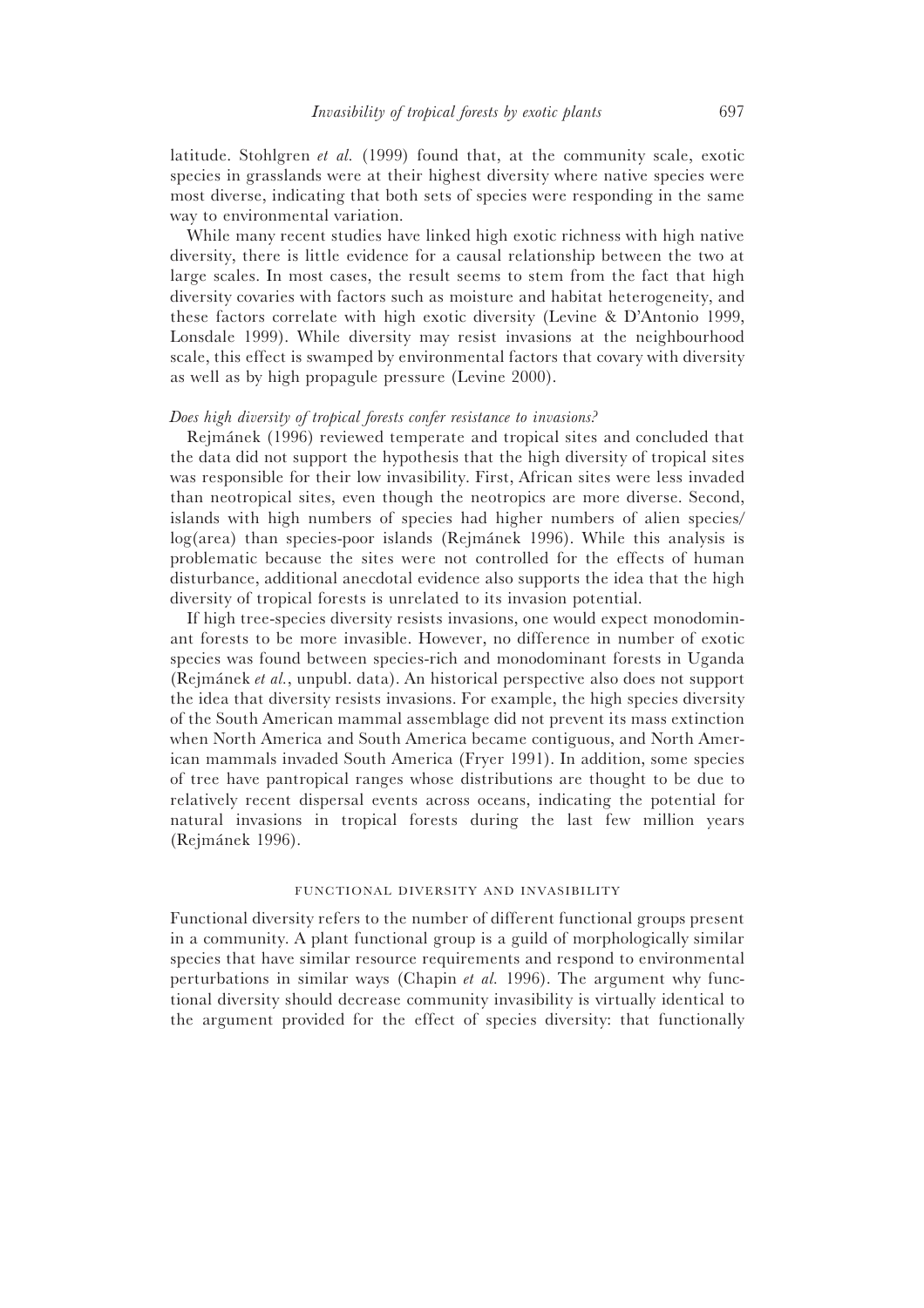diverse communities will utilize resources more completely and thereby exclude invasive species (Symstad 2000). This leads to the prediction that if an invading species is of a functional group that is not represented in a target community, it will have an increased chance of a successful invasion (Mooney & Drake 1989). Since tropical forests contain a great diversity of functional groups (Box 1981), they may be therefore resistant to invasion by a novel functional group.

Experiments that have examined the effect of functional diversity on invasibility have found that greater functional diversity decreases invasibility (Lavorel *et al.* 1999, Symstad 2000, Tilman *et al.* 1997) by reducing the resource availability of the community (Dukes 2001). All of these experiments were conducted at small spatial scales. To date, no one has correlated functional diversity and invasibility at larger scales.

Communities with low functional diversity appear to be highly invasible. The fynbos of South Africa, while incredibly speciose, is functionally redundant (Cowling *et al.* 1994), and is invaded by many species of pines and acacias. One example is *Pinus radiata* D. Don (Pinaceae), a tree that escapes from nearby plantations. Trees are not part of native fynbos communities, perhaps because there are no native fire-resistant trees, and fire is a frequent occurrence in the fynbos (Cowling *et al.* 1994). *Pinus radiata* invades and forms monospecific stands, replacing the native shrub vegetation (Richardson *et al.* 1990). Similar examples of the invasion success of novel functional groups abound. In Hawaii, there are no native early successional trees that fix nitrogen, a limiting nutrient. An introduced tree *Myrica faya* Ait. (Myricaceae) fixes nitrogen and dominates early successional communities, preventing the natural succession by natives (Vitousek 1990). In the Florida Everglades, *Melaleuca quinquenervia* (Cav.) Blake (Myrtaceae) invades flooded grasslands. South Florida contains no native flood-tolerant, fire-resistant trees and *M. quinquenervia* is transforming the native grassland into a monodominant dwarf forest (Schmitz *et al.* 1997).

Isolated islands often have low functional diversity due to the reduced probability that all functional types from mainland pools will be able to arrive. Many isolated islands originally had no terrestrial mammals or reptiles. When humans brought these new functional types to isolated islands, the invaders were successful, often with disastrous consequences to native fauna (Elton 1958).

## *Does functional diversity confer resistance in tropical forests?*

Tropical forests that are highly invaded are either isolated islands or highly disturbed by humans, or both. For isolated islands, there are examples of new functional types successfully invading. Rejmánek (1996) argues that one reason mainland tropical forests are not apparently invasible is because the early successional phase of tropical forests are dominated by fiercely competitive native species. On isolated islands, this functional group is probably less represented, making tropical island forests more easily invasible (Rejmánek 1996). However,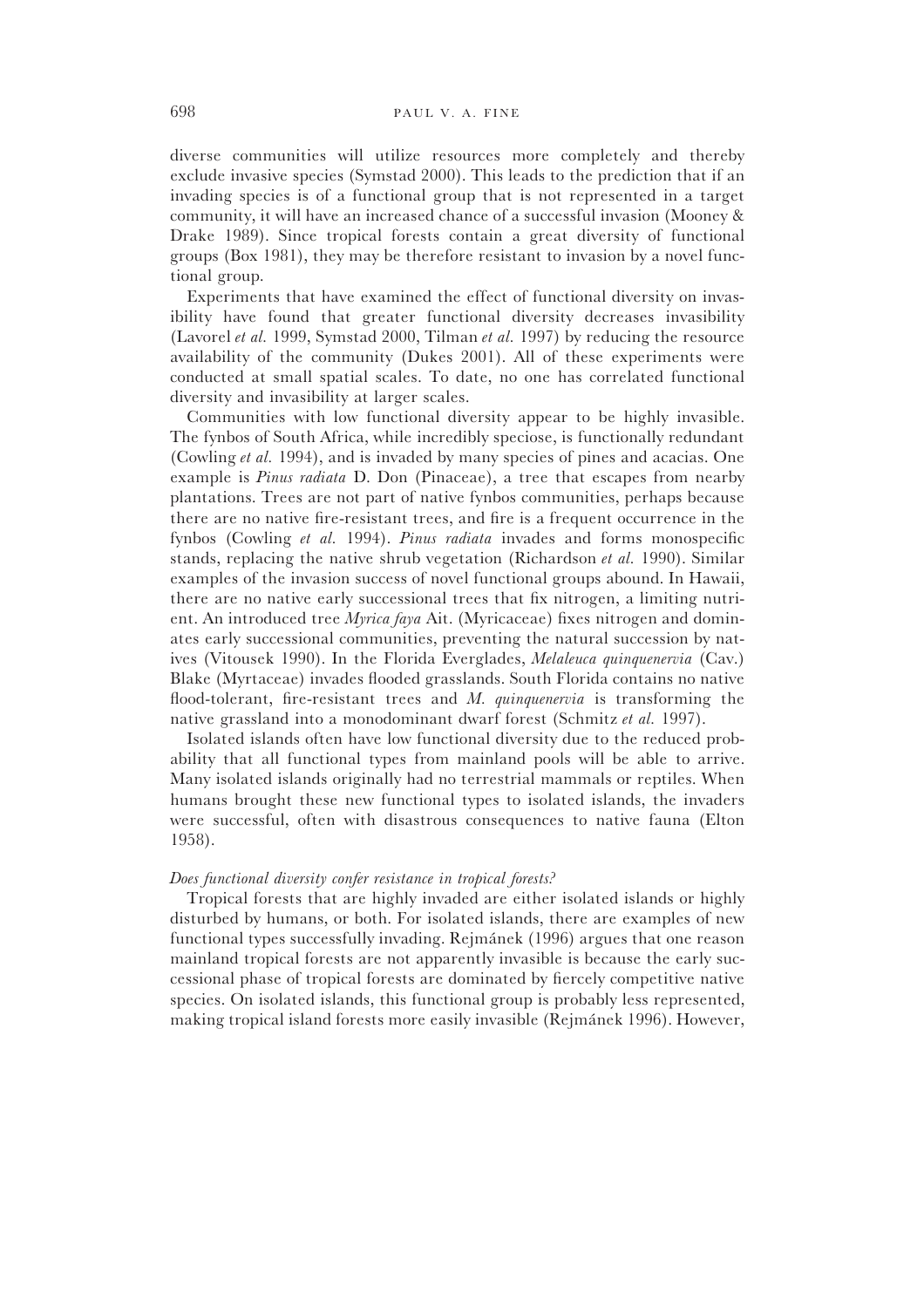there is a continuum between functional diversity and species diversity, and it is therefore difficult to assign exotic species the category of 'novel functional type'. For example, *Miconia calvescens* successfully invades undisturbed forests in Tahiti, Hawaii and other Pacific islands (Meyer & Florence 1996). It has no obvious characteristic that separates it from native tree species, but instead has a combination of characters that allows it to invade successfully (i.e. shade tolerance, continuous reproduction, etc.). Similarly, in a study of Hawaiian bird invasions, Moulton & Pimm (1986) found that the best predictor of invasion success was the degree to which the invading bird's bill was morphologically different from its already-resident congener. Thus 'novel functional types' may be better invaders, but it may be difficult to identify them a priori. However, many tropical forests have without question a high functional diversity, which theoretically could reduce their invasibility.

### **CONCLUSION**

Tropical forests, when undisturbed by humans, are at present rarely invaded. However, there is little evidence to support the idea that tropical forests are naturally resistant to invasions. Previous speculation that the high species diversity of tropical forests should decrease their potential invasibility remains unsupported by empirical studies (Rejmánek 1996). While experiments have shown that species diversity resists invasions at small scales, it appears that this effect is minor, and can be overwhelmed by propagule pressure (Levine 2000). The effect of functional diversity is also unknown, but it appears that functional diversity may be important only to explain the high invasibility of isolated islands. However, it is difficult to gauge the relative contribution of functional diversity to community invasibility without further experiments at larger scales. Since even highly functionally diverse rain forests can be invaded, it suggests that the effect of high functional diversity may also be overpowered by sufficient exotic propagule pressure.

While the diversity of a community is not predictive of its relative invasibility, both the extent to which a community has been disturbed by humans and the amount of propagule pressure imposed on a community consistently correlate with increasing impact by exotic species. When shade-tolerant exotic plants are able to disperse their seeds in large quantities (e.g. African plantations of *Maesopsis eminii* (Binggeli & Hamilton 1993)) they can invade even undisturbed tropical forest communities. Most exotic plants are not shadetolerant, however, and depend on human disturbance to invade tropical forests successfully. Thus there appears to be an interaction between a life-history trait such as shade tolerance and anthropogenic disturbance that influences invasion success. Future research should consider the life-history traits of both potentially invasive species as well as the dominant species of the target community when trying to predict community invasibility, since exotic and native species in forests appear to respond to human disturbance in opposite ways.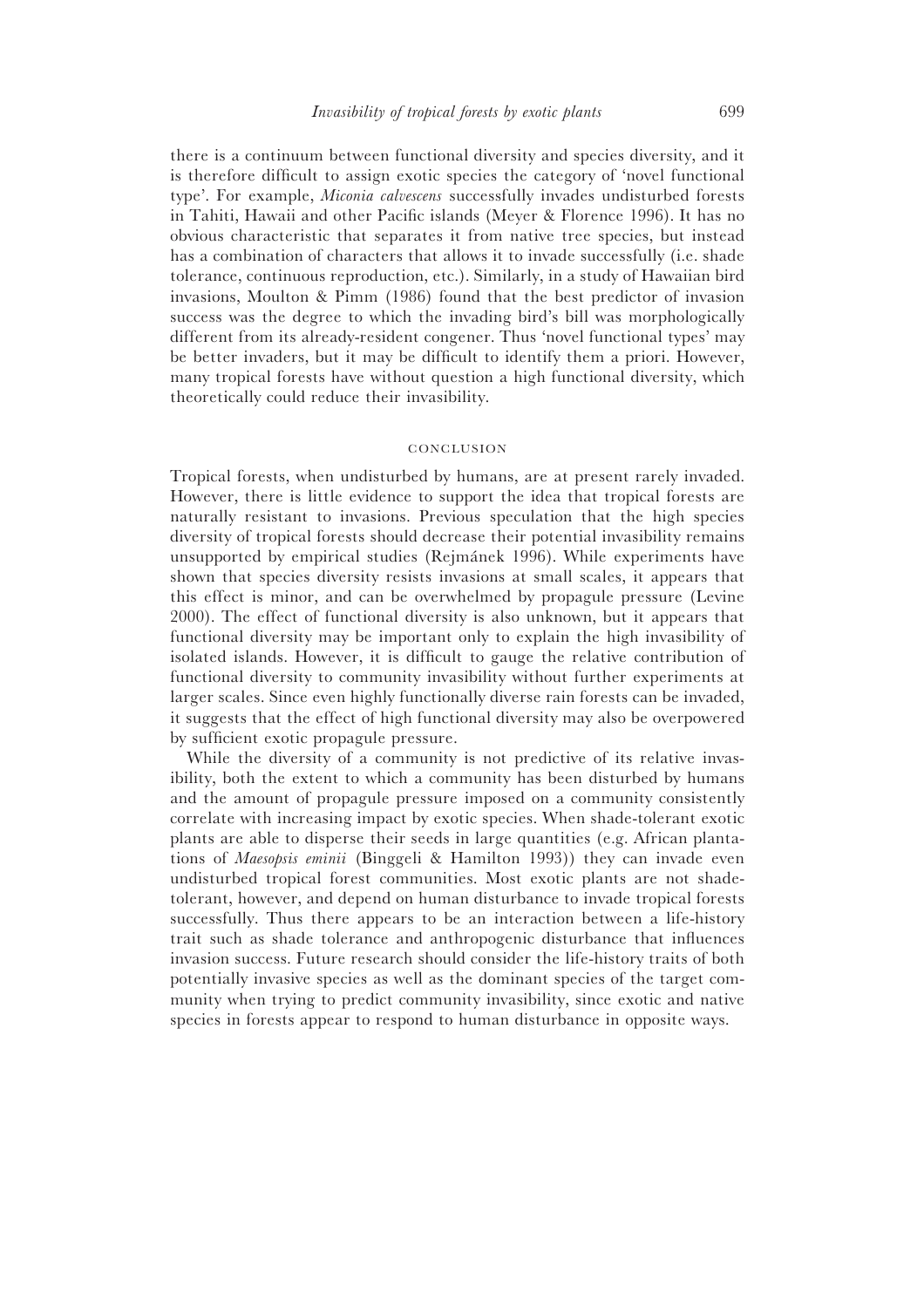#### *The future of tropical forests*

Tropical forests, when highly disturbed by humans, will continue to accumulate exotic species. Especially at risk are disturbed forests that are invaded by species that change ecosystem processes, such as fire frequencies. Tropical dry forest has all but vanished due to human impact, and it has been replaced for the most part by exotic grasslands. Tropical wet forest may also suffer the same fate, as exotics in highly disturbed wet tropical lowlands also predominate. However, there is some indication that even highly disturbed tropical forests can be restored. In Costa Rica, if fire is suppressed, tropical dry-forest tree seedlings can regenerate and native habitat can be recreated (Janzen 1988*a*). In Hawaii, managers have placed pig-proof fences around native forest remnants. These exclosures have resulted in both a reduction of exotic species and the successful regeneration of native species (Stone & Loope 1987).

To date, undisturbed tropical forests have been relatively free from invasion. This resistance, in my opinion, has largely been due to the fact that very few tropical shade-tolerant trees have been transported among tropical countries. Moreover, the great majority of tropical forestry is concentrated on low-quality wood for pulp or fuelwood, with less than 15% of tropical forestry devoted to timber production (Johns 1997). Low-quality wood species such as species in the genera *Pinus* (Pinaceae) and *Eucalyptus* (Myrtaceae), which account for more than 65% of all tropical plantation forestry (Evans 1992), are unlikely to invade undisturbed tropical forests for two reasons. First, they are not shade tolerant, so are unlikely to invade closed tropical forest (Evans 1992). Second, they are unlikely to invade high-light gaps since they cannot grow as fast as native pioneers such as *Cecropia* (Cecropiaceae), *Macaranga* (Euphorbiaceae) or *Ochroma* (Malvaceae), which are unsuitable for industrial wood production since they produce an extremely low density wood (Evans 1992).

The reason that shade-tolerant trees have rarely been transported between tropical countries is because high-quality hardwood (which generally comes from slow-growing shade-tolerant trees) has traditionally come from virgin forests (Johns 1997). However, if tropical deforestation rates continue unabated, the supply of virgin high-grade hardwood will soon become exhausted, and/or sequestered in reserves (Grainger 1988). At this point, it will become profitable to establish large plantations of shade-tolerant trees. As of yet, tropical plantations are almost wholly composed of fast-growing shade-intolerant low-quality timber species (Evans 1992, Grainger 1988). However, in the next quartercentury, plantations of high-grade timber (of which most species are shade tolerant) will sharply increase (Grainger 1988). While it would be ideal if future plantations could be planted with native species, foresters generally use whatever species is the most profitable irrespective of origin. In fact, foresters often prefer exotic species as they are less likely to be damaged by pests and pathogens (Evans 1992). As new species are currently being screened for tropical plantations, especially for timber production (Butterfield 1995), it seems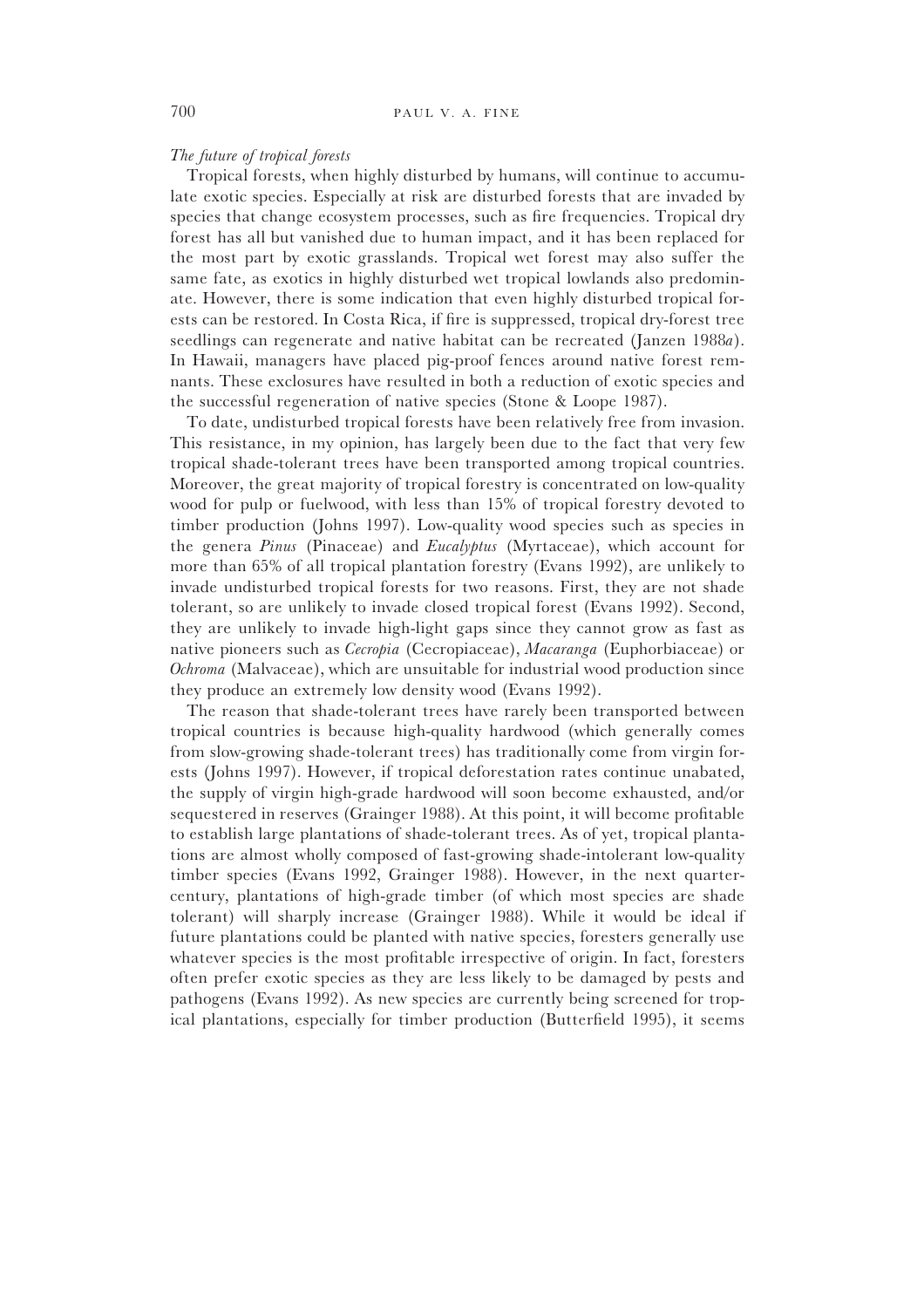likely that more and more potentially invasive species will be transported between tropical areas. In the last 20 years, 45 species of woody legumes have been transported to 42 tropical countries, and many are already becoming invasive (Hughes & Styles 1989).

Once an exotic tropical tree that has generalized dispersers and pollinators is planted in large quantities, it should easily invade. In fact, there is reason to believe that an exotic shade-tolerant tree may be able to increase its proportional propagule pressure by escaping its seed predators or other specialized enemies. Therefore, I recommend that foresters first attempt to use native species for timber plantations, and second, that they choose species whose seed dispersal can be controlled.

Those who wish to predict the future of tropical forests need only to look at the history of temperate forests. In North America, humans removed 98% of the virgin forest in the East, and while much forest has regenerated, in many places different species are dominant (Cogbill 2000). The white pine *Pinus strobus* L. (Pinaceae) forests of the Great Lakes are all gone, replaced by other native species (Franklin 1988). Chestnuts (*Castanea dentata* (Marshall) Borkh. (Fagaceae)) and elms (*Ulmus americana* L. (Ulmaceae)), once dominant members of Eastern forests, are gone, victims of introduced diseases (Cox 1999). Finally, native species are being replaced by exotics such as Norway maple, an invasive that only recently has been noticed and may be exponentially increasing its population (Webb *et al.* 2000, Wykoff & Webb 1996). These changes occur slowly, and it is worth remembering that the bulk of tropical deforestation and disturbance has occurred only within the last few decades (Lean & Hinrichsen 1992), an insufficient amount of time to gauge the effect of such disturbance on future forest composition.

While habitat preservation must remain the top priority, biologists and conservationists should not neglect to consider the insidious threat of exotic species. While changes in tree species composition in temperate forests have not yet caused many extinctions, similar changes could be disastrous in the tropics due to the greater interdependence and complexity of tropical species interactions (Janzen 1983). There is still time to use our knowledge of forestry and the increasing understanding we have gained about the ecology of biological invasions to minimize the future impacts of exotic species on the world's tropical forests.

## ACKNOWLEDGEMENTS

I thank J. S. Dukes, S. D. Torti, P. D. Coley and three anonymous reviewers for helpful comments on earlier drafts of the manuscript. This work was supported in part by an NSF Predoctoral fellowship.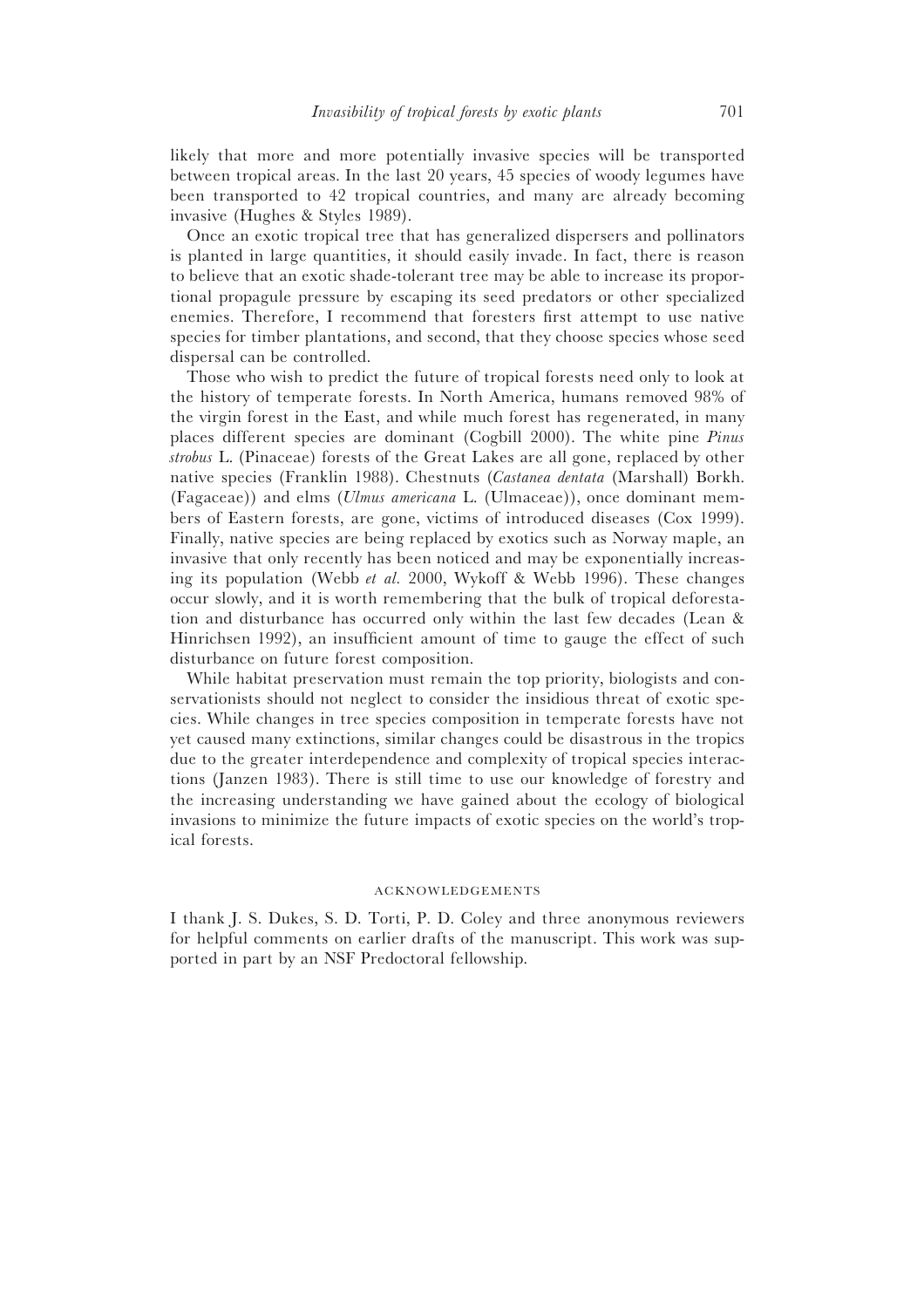#### LITERATURE CITED

- BAILEY, J. D., MAYRSOHN, C., DOESCHER, P. S., ST. PIERRE, E. & TAPPEINER, J. C. 1998. Understory vegetation in old and young Douglas-fir forests of western Oregon. *Forest Ecology and Management* 112:289–302.
- BAKER, H. G. 1974. The evolution of weeds. *Annual Review of Ecology and Systematics* 5:1–24.
- BATIANOFF, G. N. & FRANKS, A. J. 1998. Weed invasion of the tropical Mackay coast, Queensland, Australia. *Plant Protection Quarterly* 13:123–130.
- BINGGELI, P. 1996. A taxonomic, biogeographical and ecological overview of invasive woody plants. *Journal of Vegetation Science* 7:121–124.
- BINGGELI, P. & HAMILTON, A. C. 1993. Biological invasion by *Maesopsis eminii* in the East Usambara forests, Tanzania. *Opera Botanica* 121:229–235.
- BLOSSEY, B. & NÖTZOLD, R. 1995. Evolution of increased competitive ability in invasive non-indigenous plants: a hypothesis. *Journal of Ecology* 83:887–889.
- BOX, E. O. 1981. *Macroclimate and plant forms: an introduction in predictive modeling in phytogeography*. Dr. W. Junk, The Hague. 258 pp.
- BRAATZ, S. M. (ed.). 1999. *The state of the world's forests 1999*. Food and Agricultural Organization of the United Nations, New York. 98 pp.
- BUTTERFIELD, R. P. 1995. Promoting biodiversity: advances in evaluating native species for reforestation. *Forest Ecology and Management* 75:111–121.
- CANHAM, C. D., DENSLOW, J. D., PLATT, W. J., RUNKLE, J. R., SPIES, T. A. & WHITE, P. A. 1990. Light regimes beneath closed canopies and tree-fall gaps in temperate and tropical forests. *Canadian Journal of Forestry Research* 20:620–631.
- CASE, T. J. 1990. Invasion resistance arises in strongly interacting species-rich model competition communities. *Proceedings of the National Academy of Science USA* 87:9610–9614.
- CHAPIN, F. S., REYNOLDS, H. L., D'ANTONIO, C. M. & ECKHART, V. M. 1996. The functional role of species in terrestrial ecosystems. Pp. 403–428 in Walker, B. & Steffen, W. (eds). *Global change and terrestrial ecosystems*. Cambridge University Press, Cambridge.
- COGBILL, C. V. 2000. Vegetation of the presettlement forests of northern New England and New York. *Rhodora* 102:250–276.
- CONNELL, J. H. 1971. On the role of natural enemies in preventing competitive exclusion in some marine animals and in rain forest trees. Pp. 298–313 in den Boer, P. J. & Gradwell, G. R. (eds). *Dynamics of populations*. Centre for Agricultural Publishing and Documentation, Wageningen, Netherlands.
- COWIE, I. D. & WERNER, P. A. 1993. Alien plant species invasive in Kakadu National Park, tropical northern Australia. *Biological Conservation* 63:127–135.
- COWLING, R. M., MUSTART, P. J., LAURIE, H. & RICHARDS, M. B. 1994. Species diversity, functional diversity and functional redundancy in fynbos communities. *South African Journal of Science* 90:333– 337.
- COX, G. W. 1999. *Alien species in North America and Hawaii: impacts on natural ecosystems*. Island Press, Washington, DC. 387 pp.
- CRONK, Q. B. & FULLER, J. L. 1995. *Plant invaders*. Chapman and Hall, London. 241 pp.
- CROOKS, J. A. & SOULE´, M. E. 1999. Lag times in population explosions of invasive species: causes and implications. Pp. 103–120 in Sandlund, O. T., Schei, P. J. & Viken, A. (eds). *Invasive species and biodiversity management*. Kluwer Academic Publishers, Dordrecht.
- D'ANTONIO, C. M., DUDLEY, T. L. & MACK, M. 1999. Disturbance and biological invasions: direct effects and feedbacks. Pp. 413–452 in Walker, L. (ed.). *Ecosystems of disturbed ground*. Elsevier, Amsterdam.
- D'ANTONIO, C. M. & VITOUSEK, P. M. 1992. Biological invasions by exotic grasses, the grass/fire cycle and global change. *Annual Review of Ecology and Systematics* 23:63–87.
- DATE, E. M., RECHER, H. F., FORD, H. A. & STEWART, D. A. 1996. The conservation and ecology of rainforest pigeons in northeastern New South Wales. *Pacific Conservation Biology* 2:299–308.
- DAVIS, M. A., GRIME, J. P. & THOMPSON, K. 2000. Fluctuating resources in plant communities: a general theory of invasibility. *Journal of Ecology* 88:528–534.
- DE ROUW, A. 1991. The invasion of *Chromolaena odorata* (L.) King & Robinson (ex *Eupatorium odoratum*), and competition with the native flora, in rain forest zone, southwest Cote d'Ivoire. *Journal of Biogeography* 18:13–23.
- DEFERRARI, C. M. & NAIMAN, R. J. 1994. A multi-scale assessment of the occurrence of exotic plants on the Olympic Peninsula, Washington. *Journal of Vegetation Science* 5:247–258.
- DEWALT, S. J., ICKES, K. L. & DENSLOW, J. S. 2001. Test of the release from natural enemies hypothesis using the invasive tropical shrub *Clidemia hirta*. P. 80 in *Abstracts of the Ecological Society of America 86th annual meeting*. Ecological Society of America, Washington, DC.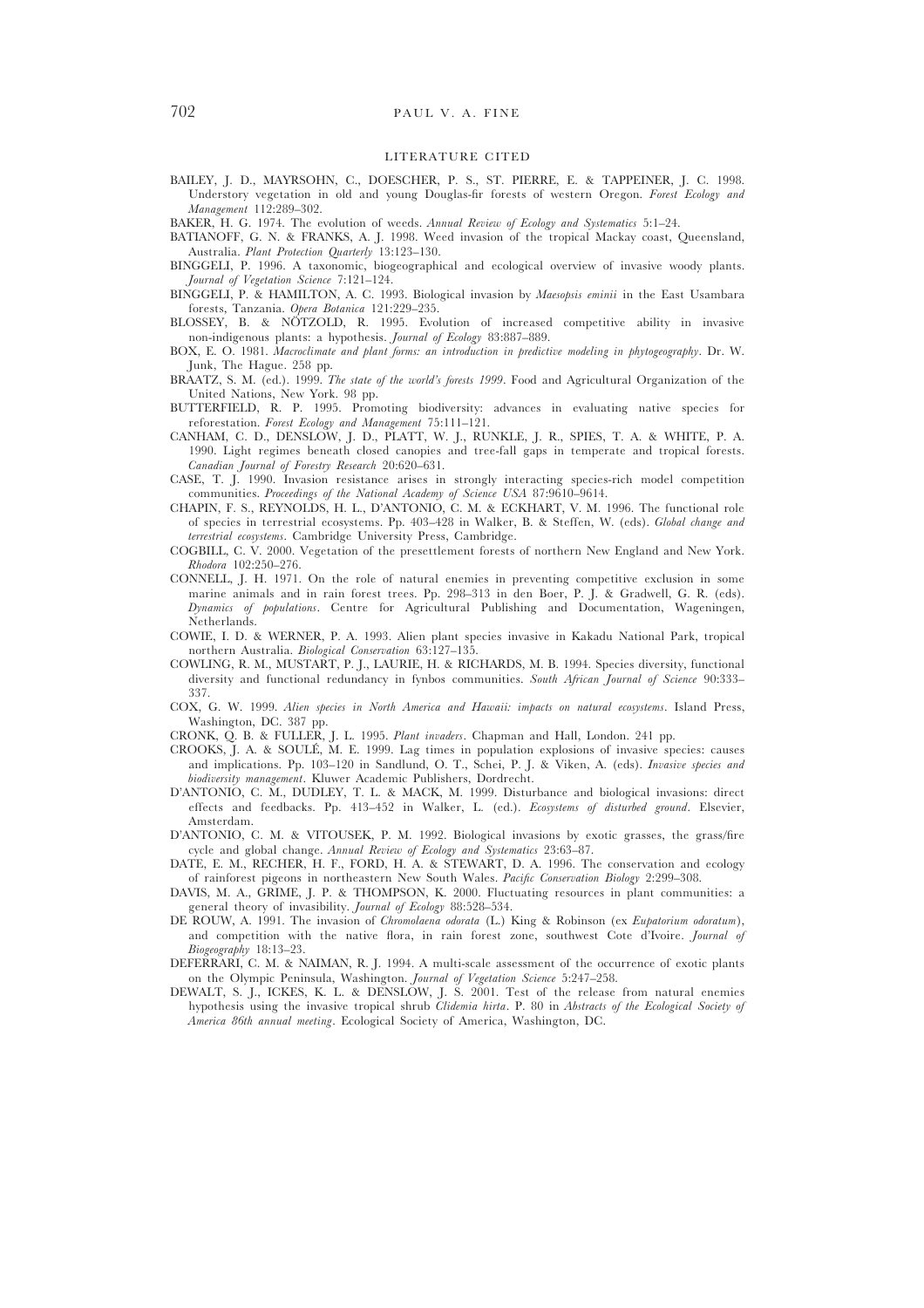- DI CASTRI, F. 1989. History of biological invasions with special emphasis on the old world. Pp. 1–30 in Drake, J. A., Mooney, H. A., di Castri, F., Groves, R. H., Kruger, F. J., Rejma´nek, M. & Williams, M. (eds). *Biological invasions: a global perspective*. John Wiley and Sons, Chichester.
- DI STÉFANO, J. F., FOURNIER, L. A., CARRANZA, J., MARÍN, W. & MORA, A. 1998. Potencial invasor de *Syzygium jambos* (Myrtaceae) en fragmentos boscosos: el caso de Ciudad Colon, Costa Rica. *Revista Biologica Tropical* 46:567–573.
- DRAKE, J. A., MOONEY, H. A., DI CASTRI, F., GROVES, R. H., KRUGER, F. J., REJMA´NEK, M. & WILLIAMS, M. (eds). 1989. *Biological invasions: a global perspective*. John Wiley and Sons, Chichester.
- DUKES, J. S. 2001. Biodiversity and invasibility in grassland microcosms. *Oecologia* 126:563–568. EHRENFELD, J. G. 1997. Invasion of deciduous forest preserves in the New York metropolitan region
- by Japanese barberry (*Berberis thunbergii* DC). *Journal of the Torrey Botanical Society* 124:210–215.
- ELTON, C. 1958. *The ecology of invasions by plants and animals*. Methuen, London. 181 pp.
- ENSERINK, M. 1999. Biological invaders sweep in. *Science* 285:1834–1836.
- EVANS, J. 1992. *Plantation forestry in the tropics: tree planting for industrial, social, environmental and agroforestry purposes*. Oxford University Press, Oxford. 403 pp.
- EWEL, J. J. 1986. Invasibility: lessons from South Florida. Pp. 214–230 in Mooney, H. A. & Drake, J. A. (ed.). *Ecology of biological invasion of North America and Hawaii*. Springer-Verlag, New York.
- FOX, M. D. & FOX, B. J. 1986. The susceptibility of natural communities to invasion. Pp. 57–66 in Groves, R. H. & Burdon, J. J. (eds). *Ecology of biological invasions*. Cambridge University Press, Cambridge.
- FRANKLIN, J. F. 1988. Structural and functional diversity in temperate forests. Pp. 166–175 in Wilson, E. O. (ed.). *Biodiversity*. National Academy Press, Washington, DC.
- FRYER, G. 1991. Biological invasions in the tropics: hypotheses versus reality. Pp. 87–102 in Ramakrishnan, P. S. (ed.). *Ecology of biological invasions in the tropics*. International Scientific Publications, New Delhi.
- GENTLE, C. B. & DUGGIN, J. A. 1997. *Lantana camara* L. invasions in dry rainforest open forest ecotones: the role of disturbances associated with fire and cattle grazing. *Australian Journal of Ecology* 22:298–306.
- GENTRY, A. H. 1988. Changes in plant community diversity and floristic composition on environmental and geographical gradients. *Annals of the Missouri Botanical Garden* 75:1–34.
- GRAINGER, A. 1988. Future supplies of high-grade tropical hardwoods from intensive plantations. *Journal of World Forest Resource Management* 3:15–29.
- GREEN, R. E. 1997. The influence of numbers released on the outcome of attempts to introduce exotic bird species to New Zealand. *Journal of Animal Ecology* 66:25–35.
- GROVES, R. H. & BURDON, J. J. (eds). 1986. *Ecology of biological invasions*. Cambridge University Press, Cambridge. 166 pp.
- HEYWOOD, V. H. 1989. Patterns, extents and modes of invasions by terrestrial plants. Pp. 31–60 in Drake, J. A., Mooney, H. A., di Castri, F., Groves, R. H., Kruger, F. J., Rejma´nek, M. & Williams, M. (eds). *Biological invasions: a global perspective*. John Wiley and Sons, Chichester.
- HOBBS, R. J. 1989. Disturbance, diversity and invasion: implications for conservation. Pp. 389–405 in Drake, J. A., Mooney, H. A., di Castri, F., Groves, R. H., Kruger, F. J., Rejmánek, M. & Williams, M. (eds). *Biological invasions: a global perspective*. John Wiley and Sons, Chichester.
- HOLDGATE, M. W. 1986. Summary and conclusions: characteristics and consequences of biological invasions. *Philosophical Transactions of the Royal Society of London Series B* 314:733–742.
- HUGHES, C. E. & STYLES, B. T. 1989. The benefits and risks of woody legume introductions. Pp. 505– 531 in Stirton, C. H. & Zarucchi, J. L. (eds). *Advances in legume biology*. Missouri Botanical Garden, St. Louis.
- HUMPHRIES, S. E., GROVES, R. H. & MITCHELL, D. S. 1991. Plant invasions of Australian ecosystems: a status review and management directions. *Kowari* 2:1–134.
- HUSTON, M. 1997. Hidden treatments in ecological experiments: re-evaluating the ecosystem function of biodiversity. *Oecologia* 110:449–460.
- ICKES, K. & WILLIAMSON, G. B. 2000. Edge effects and ecological processes: are they on the same scale? *Trends in Ecology and Evolution* 15:373.
- JANZEN, D. H. 1970. Herbivores and the number of tree species in tropical forests. *American Naturalist* 104:501–528.
- JANZEN, D. H. 1983. No park is an island: increase in interference from outside as park size decreases. *Oikos* 41:402–410.
- JANZEN, D. H. 1988*a*. Tropical dry forests: the most endangered major tropical ecosystem. Pp. 130– 137 in Wilson, E. O. (ed.). *Biodiversity*. National Academy Press, Washington, DC.
- JANZEN, D. H. 1988*b*. Management of habitat fragments in a tropical dry forest: growth. *Annals of the Missouri Botanical Garden* 75:105–116.
- JOHNS, A. G. 1997. *Timber production and biodiversity conservation in tropical rain forest*. Cambridge University Press, Cambridge. 225 pp.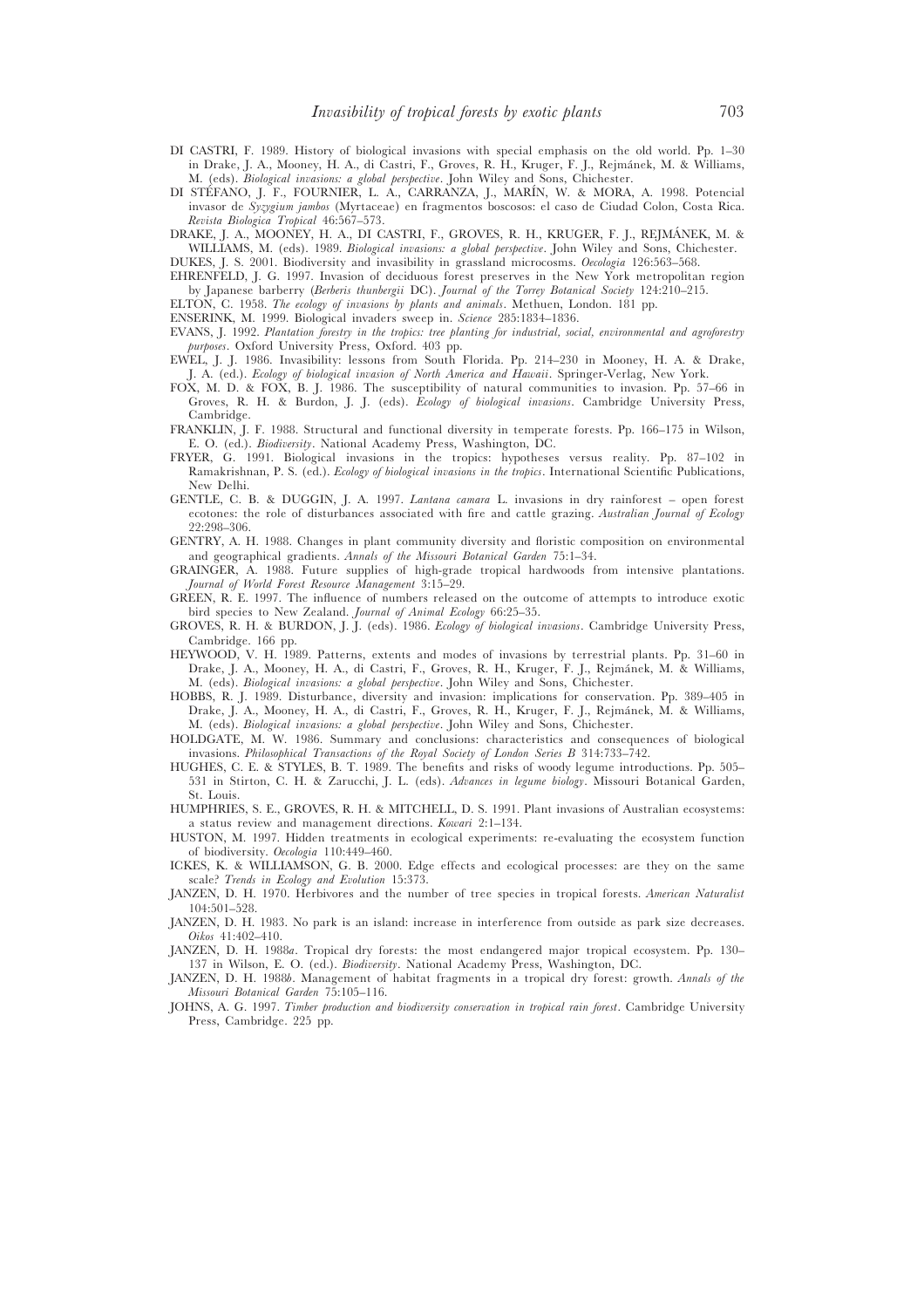- KARTESZ, J. T. & MEACHAM, C. A. 1999. *Synthesis of the North American flora. Version 1.0*. North Carolina Botanical Garden, Chapel Hill.
- LAVOREL, S., PRIEUR-RICHARD, A.-H. & GRIGULIS, K. 1999. Invasibility and diversity of plant communities: from patterns to processes. *Diversity and Distributions* 5:41–49.

LEAN, G. & HINRICHSEN, D. 1992. *Atlas of the environment*. HarperCollins, New York. 192 pp.

- LEVINE, J. M. 2000. Species diversity and biological invasions: relating local process to community pattern. *Science* 288:852–854.
- LEVINE, J. M. & D'ANTONIO, C. M. 1999. Elton revisited: a review of evidence linking diversity and invasibility. *Oikos* 87:15–26.
- LONSDALE, W. M. 1999. Global patterns of plant invasions and the concept of invasibility. *Ecology* 80:1522–1536.
- LOOPE, L. L., SANCHEZ, P. G., TARR, P. W., LOOPE, W. L. & ANDERSON, R. L. 1988. Biological invasions of arid land nature reserves. *Biological Conservation* 44:95–118.
- LUGO, A. E. 1998. Mangrove forests: a tough system to invade but an easy one to rehabilitate. *Marine Pollution Bulletin* 37:427–430.
- MACARTHUR, R. M. 1972. *Geographical ecology*. Harper and Row, New York. 269 pp.
- MACK, R. N. 1996. Predicting the identity and fate of plant invaders: emergent and emerging approaches. *Biological Conservation* 78:107–121.
- MCGRADY-STEED, J., HARRIS, P. M. & MORIN, P. J. 1997. Biodiversity regulates ecosystem predictability. *Nature* 390:162–165.
- MCINTYRE, S. & LAVOREL, S. 1994. Predicting the richness of native, rare, and exotic plants in response to habitat and disturbance variables across a variegated landscape. *Conservation Biology* 8:521– 531.
- MCNEELEY, J. A. 1995. The impact of human activity on biodiversity. Pp. 733–783 in Heywood, V. H. & Watson, R. T. (ed.). *Global biodiversity assessment*. Cambridge University Press, Cambridge.
- MEYER, J. Y. & FLORENCE, J. 1996. Tahiti's native flora endangered by the invasion of *Miconia calvescens* DC. (Melastomataceae). *Journal of Biogeography* 23:775–781.
- MOONEY, H. A., & DRAKE, J. A. 1989. Biological invasions: a SCOPE program overview. Pp. 491–508 in Drake, J. A., Mooney, H. A., di Castri, F., Groves, R. H., Kruger, F. J., Rejma´nek, M. & Williams, M. (eds). *Biological invasions: a global perspective*. John Wiley & Sons, Chichester.
- MOULTON, M. P. & PIMM, S. L. 1986. Species introductions to Hawaii. Pp. 231–249 in Mooney, H. A. & Drake, J. A. (eds). *Ecology of biological invasions of North America and Hawaii*. Springer-Verlag, New York.
- NEWSOME, A. & NOBLE, I. R. 1986. Ecological and physiological characters of invading species. Pp. 1–20 in Groves, R. H. & Burdon, J. J. (eds). *Ecology of biological invasions*. Cambridge University Press, Cambridge.
- NOBLE, I. R. 1989. Attributes of invaders and the invading process: terrestrial and vascular plants. Pp. 301–314 in Drake, J. A., Mooney, H. A., di Castri, F., Groves, R. H., Kruger, F. J., Rejma´nek, M. & Williams, M. (eds). *Biological invasions: a global perspective*. John Wiley & Sons, Chichester.
- PARSONS, J. 1972. Spread of African pasture grasses to the American tropics. *Journal of Range Management*  $25.12 - 17$
- PLANTY-TABACCHI, A., TABACCHI, E., NAIMAN, R. J., DEFERRARI, C. & DECAMPS, H. 1996. Invasibility of species rich communities in riparian zones. *Conservation Biology* 10:598–607.
- PUTZ, F. E. & HOLBROOK, N. M. 1988. Further observations on the dissolution of mutualism between *Cecropia* and its ants: the Malaysian case. *Oikos* 53:121–125.
- REJMA´NEK, M. 1989. Invasibility of plant communities. Pp. 369–388 in Drake, J. A., Mooney, H. A., di Castri, F., Groves, R. H., Kruger, F. J., Rejma´nek, M. & Williams, M. (eds). *Biological invasions: a global perspective*. John Wiley & Sons, Chichester.
- REJMA´NEK, M. 1996. Species richness and resistance to invasions. Pp. 153–172 in Orians, G., Dirzo, R. & Cushman, H. (eds). *Biodiversity and ecosystem processes in tropical forests.* Springer-Verlag, Berlin.
- REJMA´NEK, M. 1999. Invasive plant species and invasible ecosystems. Pp. 79–102 in Sandlund, O. T., Schei, P. J. & Viken, A. (eds). *Invasive species and biodiversity management*. Kluwer Academic Press, Dordrecht.
- RICHARDSON, D. M., COWLING, R. M. & LE MAITRE, D. C. 1990. Assessing the risk of invasive success in *Pinus* and *Banksia* in South African mountain fynbos. *Journal of Vegetation Science* 1:629–642.
- ROGERS, H. M. & HARTEMINK, A. E. 2000. Soil seed bank and growth rates of an invasive species, *Piper aduncum*, in the lowlands of Papua New Guinea. *Journal of Tropical Ecology* 16:243–251.
- SAXENA, K. G. 1991. Biological invasions in the Indian subcontinent: review of invasions by plants. Pp. 53–74 in Ramakrishnan, P. S. (ed.). *Ecology of biological invasions in the tropics*. International Scientific Publications, New Delhi.
- SAXENA, K. G. & RAMAKRISHNAN, P. S. 1984. Growth and patterns of resource allocation in *Eupatorium odoratum* L. in the secondary successional environments following slash and burn agriculture (jhum). *Weed Research* 24:127–134.